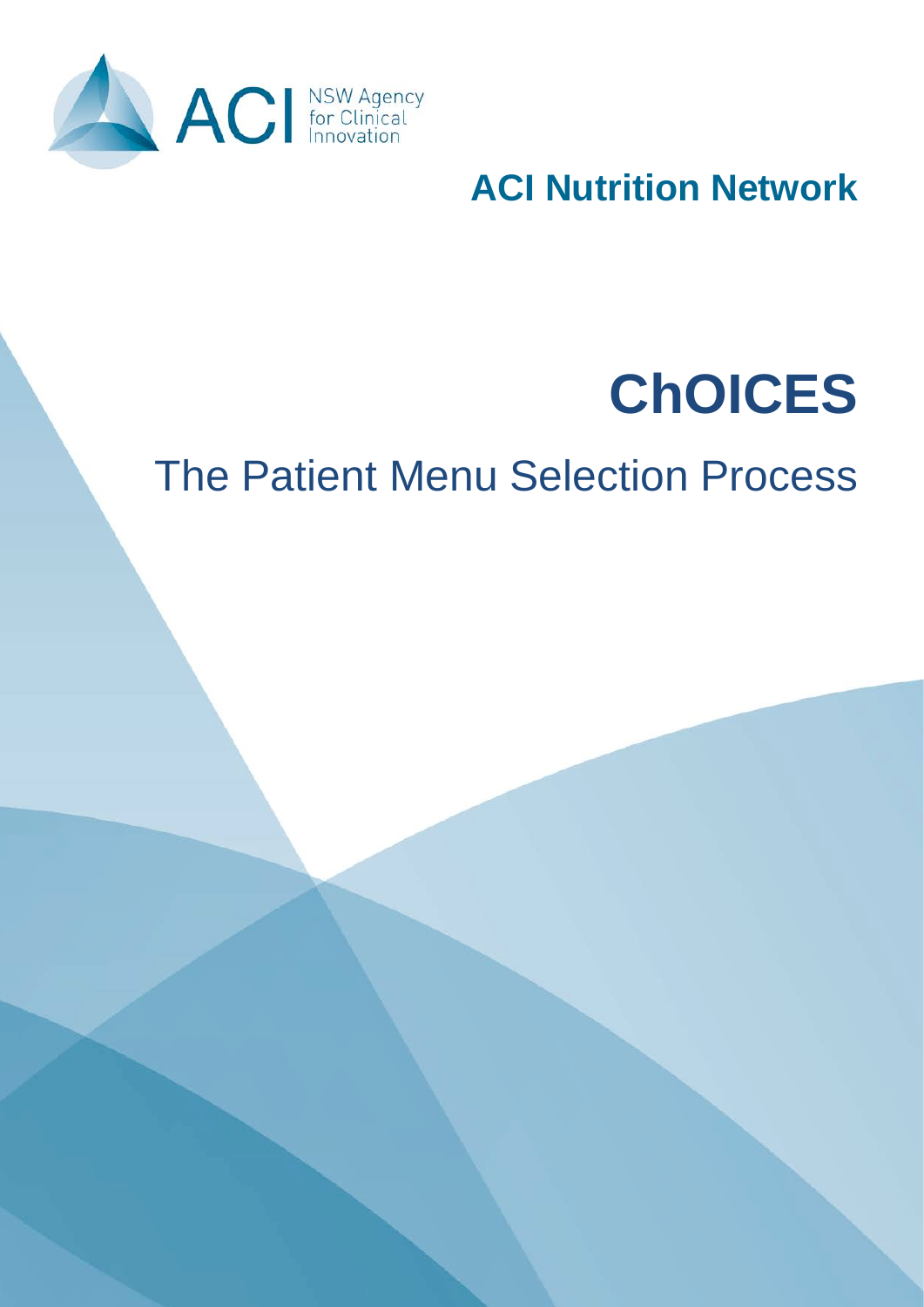AGENCY FOR CLINICAL INNOVATION Level 4, Sage Building 67 Albert Avenue Chatswood NSW 2067

Agency for Clinical Innovation PO Box 699 Chatswood NSW 2057 T +61 2 9464 4666 | F +61 2 9464 4728 E info@aci.nsw.gov.au [| www.aci.health.nsw.gov.au](http://www.aci.health.nsw.gov.au/)

Produced by: The ACI Nutrition Network Ph. +61 2 9464 4666

Further copies of this publication can be obtained from: Agency for Clinical Innovation website at: [www.aci.health.nsw.gov.au](http://www.aci.health.nsw.gov.au/)

Disclaimer: Content within this publication was accurate at the time of publication. This work is copyright. It may be reproduced in whole or part for study or training purposes subject to the inclusion of an acknowledgment of the source.

It may not be reproduced for commercial usage or sale. Reproduction for purposes other than those indicated above requires written permission from the Agency for Clinical Innovation.

© Agency for Clinical Innovation 2014

**Version 1: May 2014**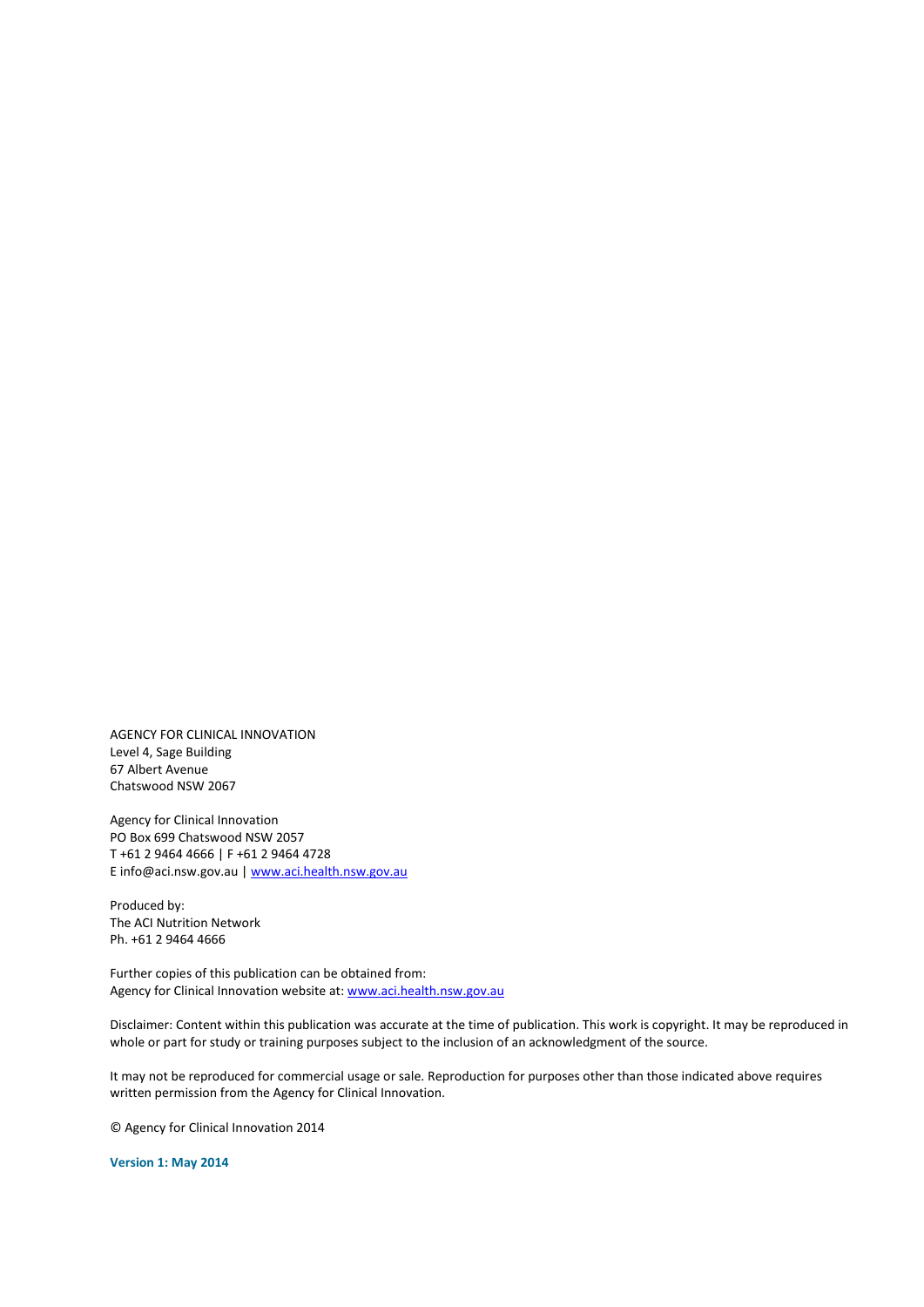### **Acknowledgements**

The development of this document was undertaken by a working group within the ACI Nutrition in Hospitals Committee (part of the Nutrition Network) at the request of the NSW Health Nutrition and Food Committee.

Feedback from members of the ACI Nutrition in Hospitals Committee and the NSW Health Nutrition and Food Committee was sought throughout the project.

| <b>Name</b>            | Role                                                  | <b>Hospital / Organisation</b>             |
|------------------------|-------------------------------------------------------|--------------------------------------------|
| Corinne Cox            | Senior Food Service Dietitian                         | <b>HealthShare NSW</b>                     |
| Dawn Vanderkroft       | Manager, Nutrition Services                           | <b>Central Coast Local Health District</b> |
| Deborah Armitage       | Clinical Nurse Consultant, Older Person Acute<br>Care | Hunter New England Local Health District   |
| Evan Eggins            | Consumer                                              | ACI                                        |
| Gai Shylan             | Head & Neck / Thyroid Cancer Care<br>Coordinator      | <b>Calvary Mater Newcastle</b>             |
| Helen Jackson          | Profession Director, Nutrition and Dietetics          | Hunter New England LHD                     |
|                        | Co-chair Nutrition in Hospitals Committee             | <b>ACI</b>                                 |
| <b>Helen Kepreotes</b> | Head of Department - Nutrition and Dietetics          | Sydney Children's Hospital Network -       |
|                        |                                                       | Randwick                                   |
| Joanne Prendergast     | Manager, Nutrition and Dietetics                      | Royal North Shore Hospital                 |
| Kathy Chapman          | Project Manager, Essentials of Care                   | Nursing and Midwifery Office               |
| <b>Lillian Forrest</b> | A/Nutrition Project Manager (FSIP)                    | <b>HealthShare NSW</b>                     |
| Limor Weingarten       | <b>Clinical Nurse Educator</b>                        | Macquarie Hospital                         |
| Margaret Holyday       | Head of Department - Nutrition and Dietetics          | Prince of Wales/Sydney-Sydney Eye          |
|                        |                                                       | <b>Hospitals and Health Services</b>       |
| Marianne Matea         | Consumer                                              | ACI                                        |
| Mary Ryan              | <b>Clinical Nurse Consultant</b>                      | Royal Hospital for Women                   |
| Nola Paterson          | Project Manager, Nutrition Workstream                 | <b>HealthShare NSW</b>                     |
| Peter Brown            | Consumer                                              | ACI                                        |
| Regina McDonald        | Clinical Nurse Consultant, Specialist Mental          | South Western Sydney & Sydney Local        |
|                        | <b>Health Services for Older People</b>               | Health District and Braeside Hospital      |
|                        |                                                       | HammondCare                                |
| Sarah Cullen           | Consumer                                              | ACI                                        |
| Sue Lawler             | Nurse Educator, Tamworth Hospital                     | Hunter New England Local Health District   |
| Suzanne Kennewell      | Director - Nutrition and Dietetics                    | Sydney Local Health District               |
| Tanya Hazlewood        | Network Manager, Nutrition                            | ACI                                        |

Working group members

The working group acknowledges and thanks members of the ACI Nutrition in Hospitals Committee and others who provided feedback on draft versions:

| Brenda McLeod    | Elizabeth Scott       |
|------------------|-----------------------|
| Carmel Lazarus   | Helen Ryan            |
| Carmen Rechbauer | Jenny Newberry        |
| Claire Ward      | <b>Marianne Matea</b> |
| Deborah Doyle    | Nigel Lyons           |

- Peter Talbot Prue Watson Rebecca Parker Sarah Cullen Traci Cook
- Wendy Mulligan Ageing, Disability and Home Care Dietitians Health Share NSW Dietitians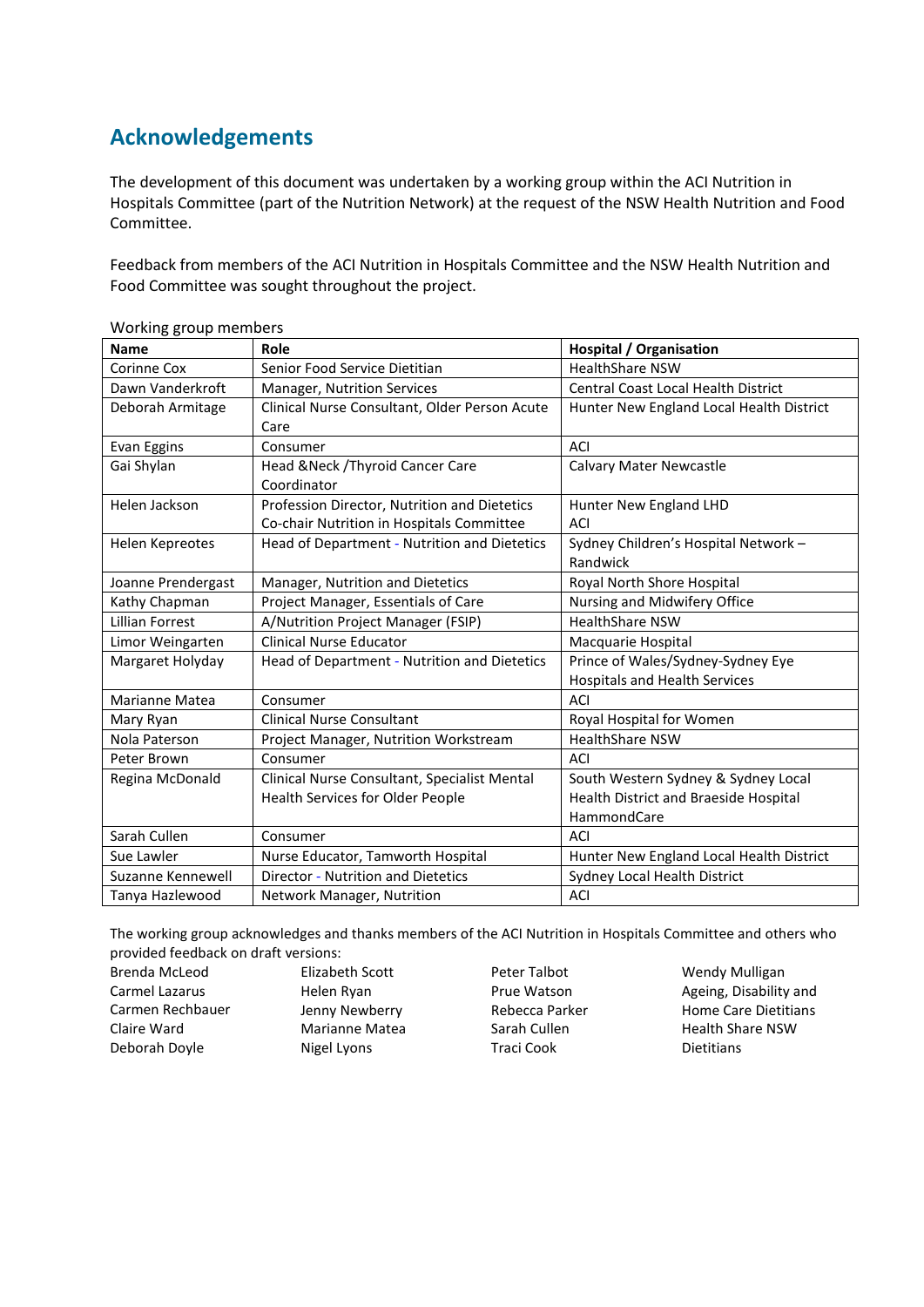## **Table of Contents**

| $\mathbf 1$ . | <b>INTRODUCTION</b>                                                                             | $\overline{2}$          |
|---------------|-------------------------------------------------------------------------------------------------|-------------------------|
| 2.            | <b>KEY DEFINITIONS</b>                                                                          | $\overline{\mathbf{3}}$ |
| 3.            | <b>PURPOSE AND POTENTIAL USE</b>                                                                | $\boldsymbol{A}$        |
| 4.            | <b>PRINCIPLES AND APPROACH</b>                                                                  | 5                       |
| 5.            | THE PATIENT MENU SELECTION PROCESS                                                              | 6                       |
| 6.            | SKILLS AND KNOWLEDGE REQUIRED BY STAFF INVOLVED IN THE PATIENT MENU SELECTION<br><b>PROCESS</b> | 8                       |
| 7.            | <b>ISSUES RELATED TO AN UNSAFE PATIENT MENU SELECTION PROCESS</b>                               | 10                      |
| 8.            | <b>STRATEGIES FOR SAFE PATIENT MENU SELECTION</b>                                               | 11                      |
| 9.            | <b>REFERENCES AND SUGGESTED RESOURCES</b>                                                       | 12                      |
|               | <b>APPENDIX 1: A DETAILED ANALYSIS OF THE PATIENT MENU SELECTION PROCESS</b>                    | 13                      |
|               | <b>APPENDIX 2: IMPLEMENTATION CHECKLIST</b>                                                     | 23                      |
|               | <b>APPENDIX 3: SCENARIOS AND PROPOSED IMPROVEMENTS</b>                                          | 24                      |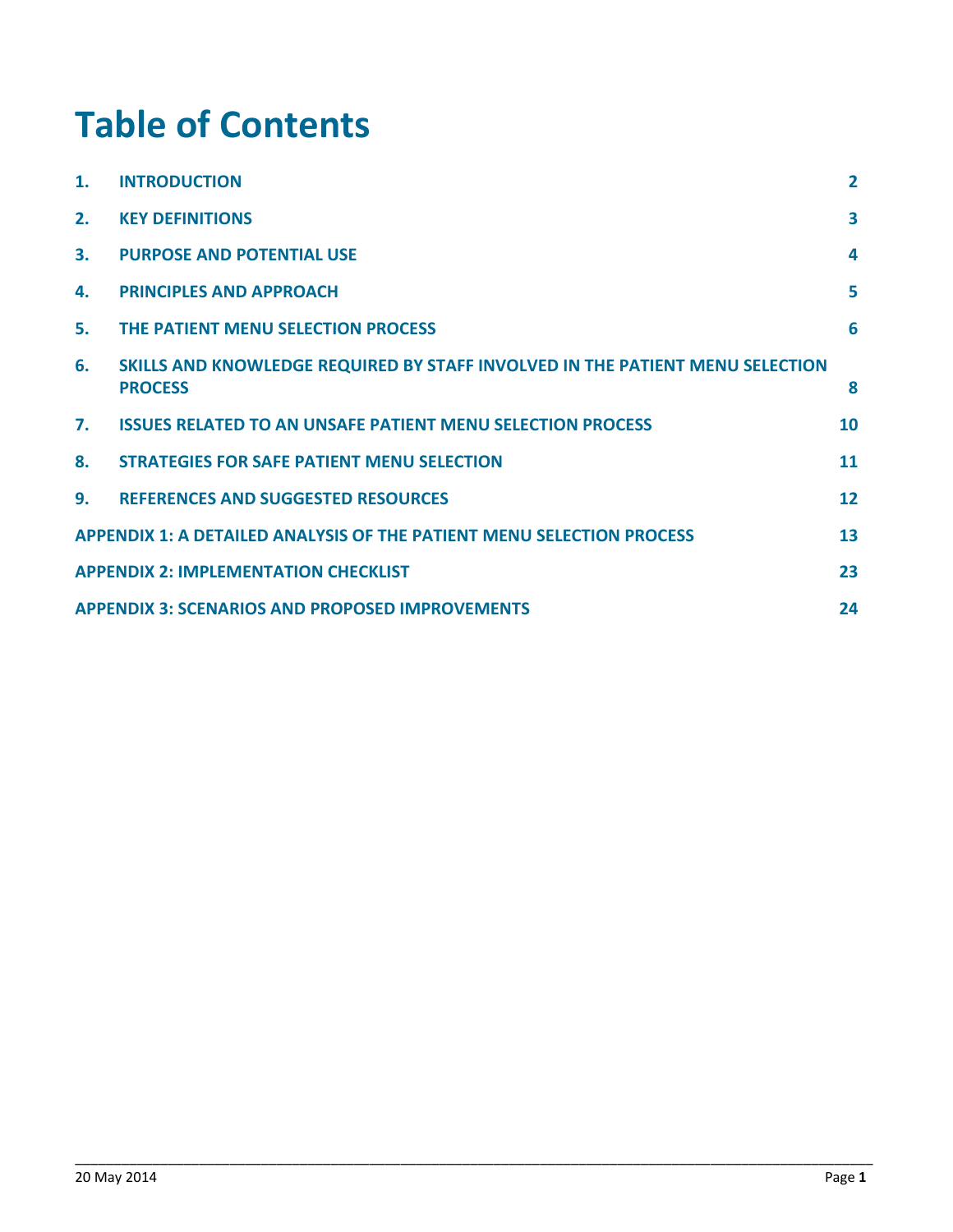### <span id="page-4-0"></span>**1. Introduction**

The [NSW Health Nutrition Care Policy directive \(PD2011\\_78\)](http://www0.health.nsw.gov.au/policies/pd/2011/PD2011_078.html) released in December 2011 sets out the NSW Health framework for a strategic and coordinated approach to nutrition care and support from admission to transfer of care, and includes patient menu selection.

It states that patients should be:

- given the opportunity of selecting food and fluids from the menu
- assisted with menu selection, if required, by a qualified member of staff.

Providing hospital patients with the opportunity to select the food and fluids they would like to receive can contribute to positive outcomes and patient satisfaction, encourage patients to participate in their own care and support harm prevention. (Mahoney et al, 2009 and Williams and Walton, 2011)

The "Patient menu selection process" is one of the first steps in providing an opportunity for adequate consumption of food and fluids. It is one of many processes that work together to ensure the right food and fluids are provided to the right person at the right time, whilst offering choice. This is a critical and complex part of patient care.

The Patient menu selection process is comprised of a number of steps with associated tasks that require a range of specific skills and knowledge. The steps and tasks can be conducted in a range of settings and in some facilities they are conducted by different staff using a variety of methods. However, a key set of principles apply and a recognised process and governance structure is required to ensure the goals of patient choice and safety are achieved.

With appropriate systems and governance in place, there is potential for the patient menu selection process to result in positive outcomes for patients and organisations.

- Patient-related outcomes can range from patient/family satisfaction to increased oral intake and harm prevention.
- Organisational outcomes can include decreased cost of stay, ability to meet key performance indicators, decreased labour requirements, and improved consumer confidence and satisfaction.

The key elements of a safe patient menu selection process are:

*ChOICES: Choice – the opportunity to select from a menu Observation and Opportunities - nutrition surveillance Identification – of the patient and any issues to be addressed Integration – with other health care activities Communication and Collaboration – between staff, between patients and staff, between different services Engagement – of patients in their care Safe Systems – menu management, recruitment and supervision of staff, issue escalation*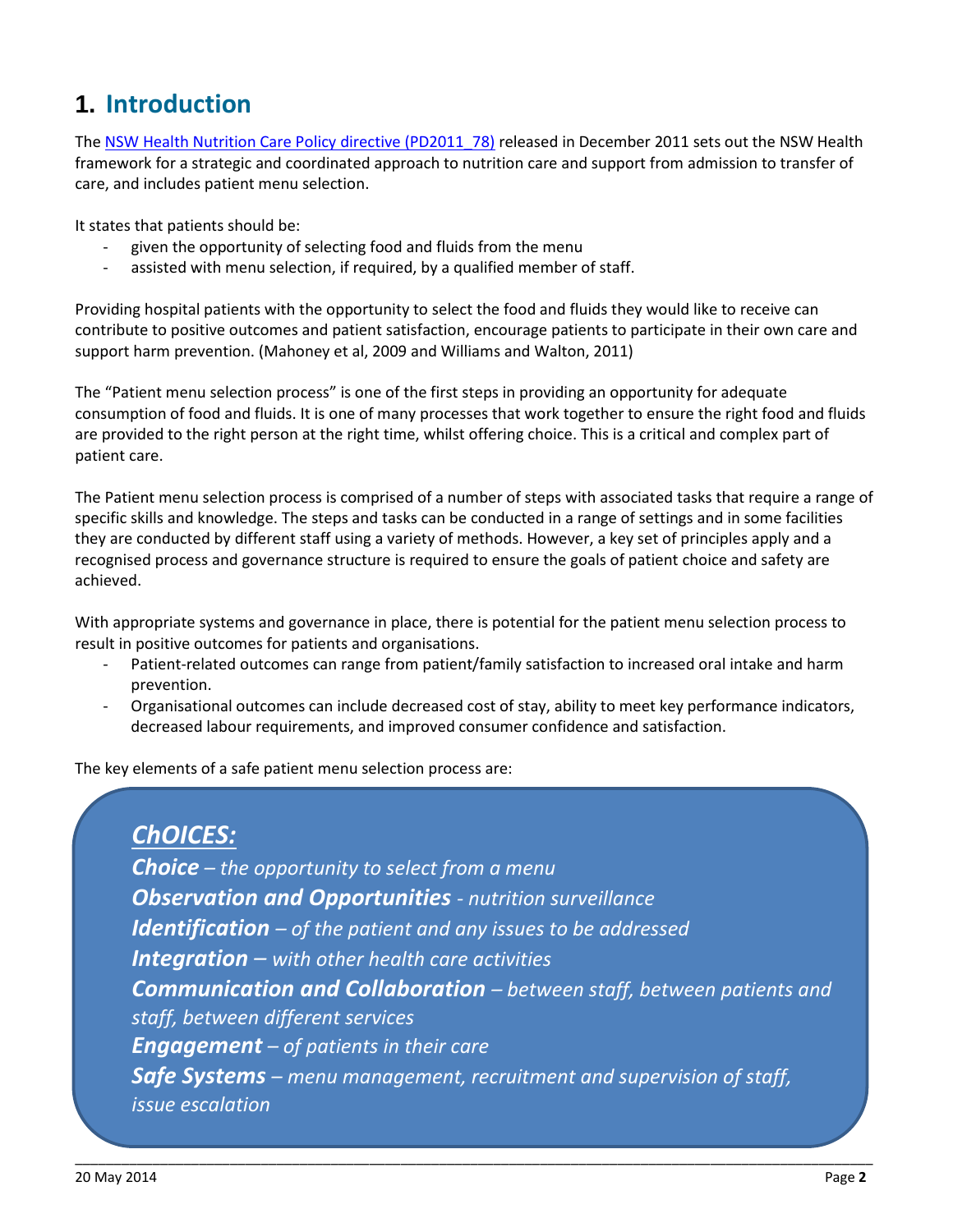### <span id="page-5-0"></span>**2. Key definitions**

The following terms and definitions are used within this document:

#### **Menu**

The term menu is used to describe the list of foods offered at a meal. This is not limited to a printed menu but can also include spoken menu systems, lists of extra foods available (printed or within computerized systems), menu boards for bulk services, etc.

#### **Patient menu selection**

Patient menu selection is the process where a person in hospital is given the opportunity to select the foods that they would like to receive in accordance with their diet order. It can be conducted in different environments, using different methods. Examples include:

- paper or manual menus/systems,
- spoken menus (data entry at the bedside),
- electronic menu management systems, or
- choice at the time of meal service.

Patient menu selection is one element of the patient nutrition care journey (see Section 3: Purpose and potential use) and is an ideal opportunity to undertake nutrition surveillance.

#### **Nutrition surveillance**

Nutrition surveillance is the ongoing assessment of barriers to nutrition intake in order to initiate corrective measures. It can include intake audits, checking food tolerance and determining food preferences. The Patient menu selection process provides an opportunity for nutrition surveillance; however there are a number of other opportunities within the patient nutrition care journey.

#### **Nutrition care plan**

A nutrition care plan explains the actions required to optimize a person's nutrition status in hospital. Each patient should have an overall nutrition care plan that contains the diet order and may include social measures to ensure provision of meals, help with feeding, and food and fluid intake records [\(NSW Health Nutrition Care Policy directive](http://www0.health.nsw.gov.au/policies/pd/2011/PD2011_078.html)  (PD2011 78). This could be developed by clinicians such as doctors, nurses, or speech pathologists.

A specific nutrition care plan developed by a clinical dietitian should contain all of the above (where required), in addition to clearly identified goals of treatment, any dietary modifications required, dietetic advice/education and oral nutrition supplements and/or artificial nutrition support.

### **Clinical decision making**

Clinical decisions are those that will have a direct impact on the clinical condition of the patient.

### **Clinical supervision**

Clinical supervision is the formal process of professional support and learning which enables the individual to develop the knowledge and skills required to enhance the quality and safety of client care [\(NSW Health Allied](http://www0.health.nsw.gov.au/policies/gl/2013/pdf/GL2013_005.pdf)  Health [Assistant Framework, 2013\)](http://www0.health.nsw.gov.au/policies/gl/2013/pdf/GL2013_005.pdf). Clinical supervision may be direct, indirect and/or remote. It can be provided by senior clinicians, line managers, service managers, team leaders and external supervisors. Deciding who provides clinical supervision depends on the context, including the clinical setting, award requirements and the availability and skill mix of staff [\(Health Education and Training Institute Superguide](http://www.heti.nsw.gov.au/news/the-superguide/) 2012).

### **Therapeutic diets**

A therapeutic diet is one designed to treat a specific condition or nutrition-related issue as part of patient care. Examples include – low potassium, high protein and gluten free.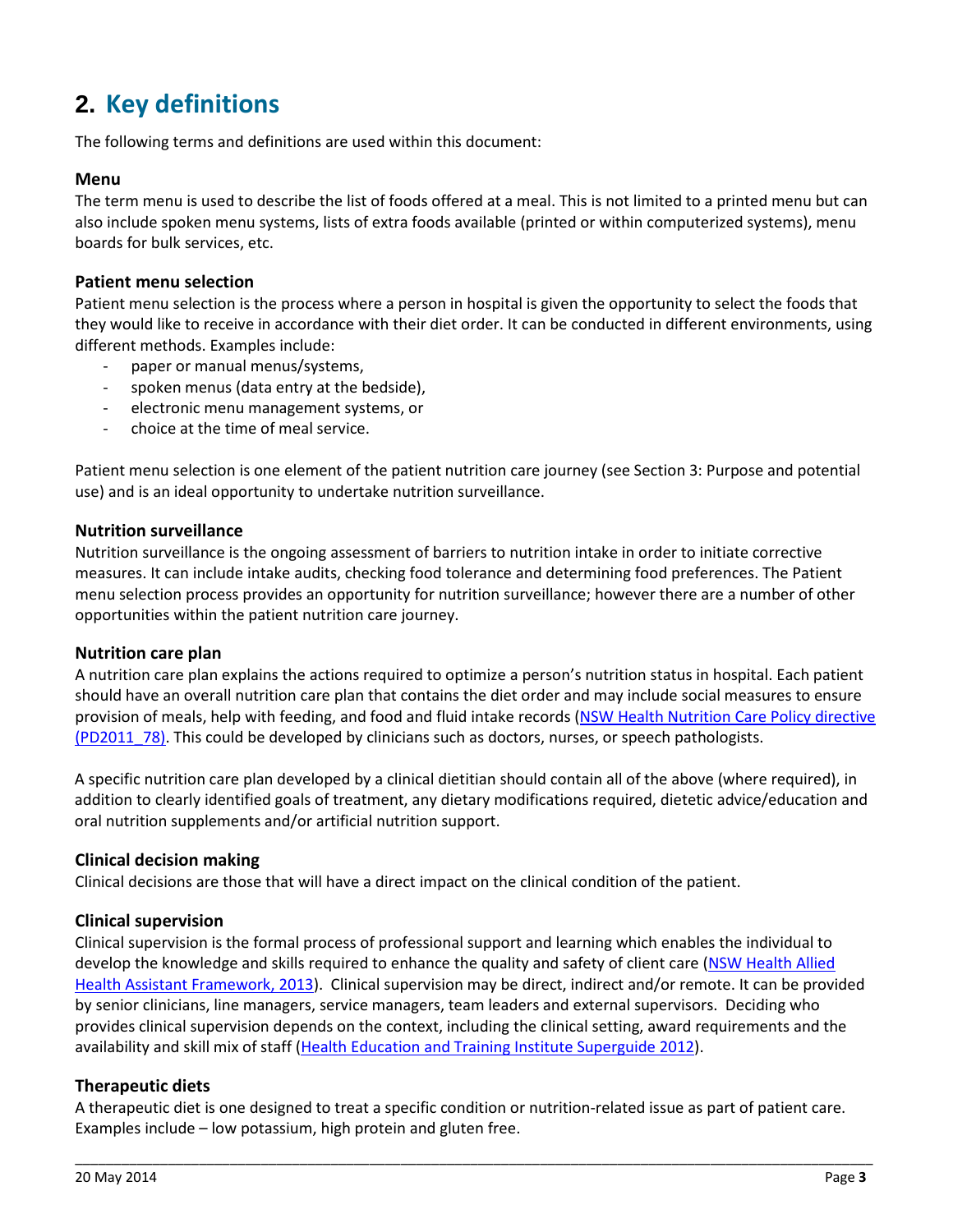### <span id="page-6-0"></span>**3. Purpose and potential use**

The purpose of this document is to provide decision-makers with further detail and clarity on the tasks, skills and governance required for the process of patient menu selection - one element of the [Patient Nutrition Care Journey.](http://www.aci.health.nsw.gov.au/resources/clinician-resources#nutrition)

The *Patient Nutrition Care Journey* outlines the key processes and tasks required to ensure patients receive appropriate food, fluids and nutritional care throughout their admission to a NSW Health facility. It is underpinned by the NSW Healt[h NSW Health Nutrition Care Policy directive \(PD2011\\_78\)](http://www0.health.nsw.gov.au/policies/pd/2011/PD2011_078.html) and aims to support implementation of the policy within Local Health Districts (LHDs) and Specialty Networks (SNs).

### **Figure 1: The Patient Nutrition Care Journey**



Although the patient menu selection process is addressed within the *Patient Nutrition Care Journey,* due to the importance and complexity of this task within the overall journey it was identified that a more detailed description of the process would be useful.

The document is intended to be used as a guide and can be applied across a variety of settings within NSW Health. It should be used in conjunction with the *ACI Patient Nutrition Care Journey* resources.

This document provides a framework to assist health services when reviewing their current patient menu selection processes\*. It will help identify potential opportunities for improvement. Undertaking a review would support facilities in meeting accreditation standards such as:

- National Safety and Quality Health Service Standards
- EQuIP National (Standard 12) and EQuIP5 (Criterion 1.5.7)
- Australian Residential Aged Care Standards (for NSW Health Residential Aged Care Facilities)

This document also provides a guide for analyzing nutrition care incidents related to patient menu selection.

\_\_\_\_\_\_\_\_\_\_\_\_\_\_\_\_\_\_\_\_\_\_\_\_\_\_\_\_\_\_\_\_\_\_\_\_\_\_\_\_\_\_\_\_\_\_\_\_\_\_\_\_\_\_\_\_\_\_\_\_\_\_\_\_\_\_\_\_\_\_\_\_\_\_\_\_\_\_\_\_\_\_\_\_\_\_\_\_\_\_\_\_\_\_\_\_\_\_\_\_\_\_\_

\*Note - *Separate resources have been developed to support the review process – see Appendix 2 and 3.*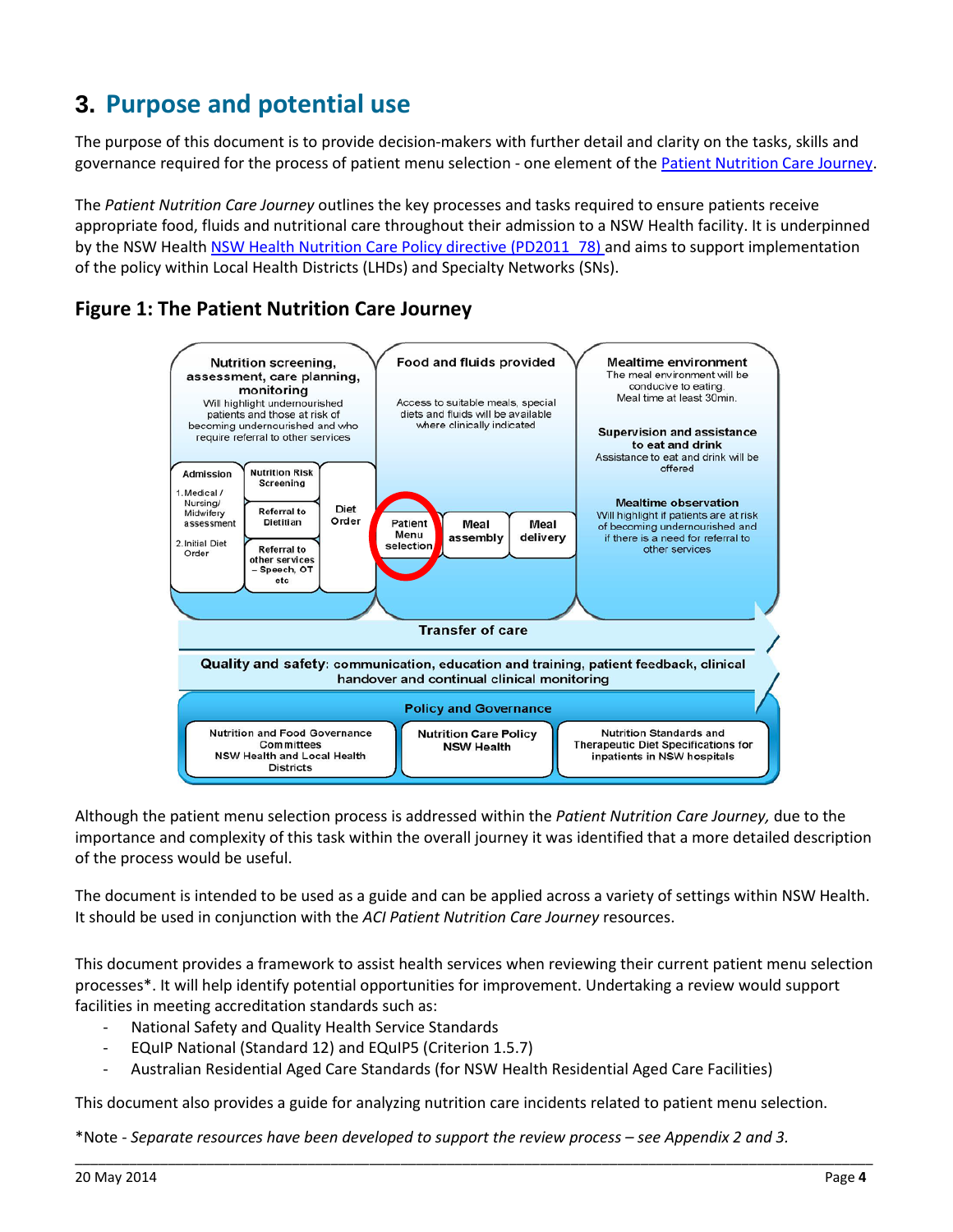### <span id="page-7-0"></span>**4. Principles and approach**

The following principles have guided the development of this document:

- Providing the opportunity for patients to choose the foods they would like to eat is part of patient care.
- All patients should have the opportunity to select from a menu.
	- o Patients who are acutely unwell, have cognitive/vision/hearing impairment, and those from Culturally and Linguistically Diverse (CALD) backgrounds may require additional support.
	- o This should also apply in "choice at point of service" systems (e.g. dining room settings, "bistro" style services and bulk trolley services)
	- o There are some limited exceptions where choice is not appropriate:
		- For menus where there are therapeutically no alternatives e.g. clear fluids, free fluids diets (unless the facility offers a menu for these diets)
		- **Specific patient populations where offering a menu is contrary to the clinical management** plan (e.g. eating disorders)
		- For patients who are expected to have an extremely short hospital stay e.g. in the Emergency Department
		- For patients who are Nil By Mouth (NBM).
- The patient meal system should be designed to minimise the time between menu selection and meal delivery as evidence has shown this can improve patient oral intake. (Mahoney et al. 2009)
- Due consideration should be given to supporting quality of life decisions by patients and carers (including informed decision making and clinical documentation).
- At the time of making menu selections, other aspects of patient nutrition care can arise and be effectively addressed e.g. identifying patient factors that limit oral intake, nutrition surveillance and patient satisfaction. Analysis of the patient menu process should therefore also acknowledge these opportunities to optimise patient nutrition care.
- Guiding the patient/carer to choose according to their therapeutic diet and/or the dietitian's nutrition care plan from the menu is a task completed by appropriately trained clinical staff under the guidance of a clinical dietitian.
- In keeping with quality and safety processes, whenever a task requires clinical decision making, appropriate clinical training, qualifications and clinical supervision are required.
- In keeping with providing safe patient care, the [NSW Health Risk](http://www0.health.nsw.gov.au/policies/pd/2009/PD2009_039.html) Matrix from the NSW Health Risk [Management Enterprise Wide Policy and Framework](http://www0.health.nsw.gov.au/policies/pd/2009/PD2009_039.html) was utilised.
	- o Risks associated with this process at each facility/Local Health District/Network are highly dependent on the skill level of staff, supervision systems in place, local mitigation strategies, and the existing governance framework.
	- o The risk is relative to different stages of the process e.g. increased dissatisfaction through to sentinel events including patient death.
	- o For some risks, the potential outcome is related to the frequency of an event and for others a significant outcome is independent of frequency.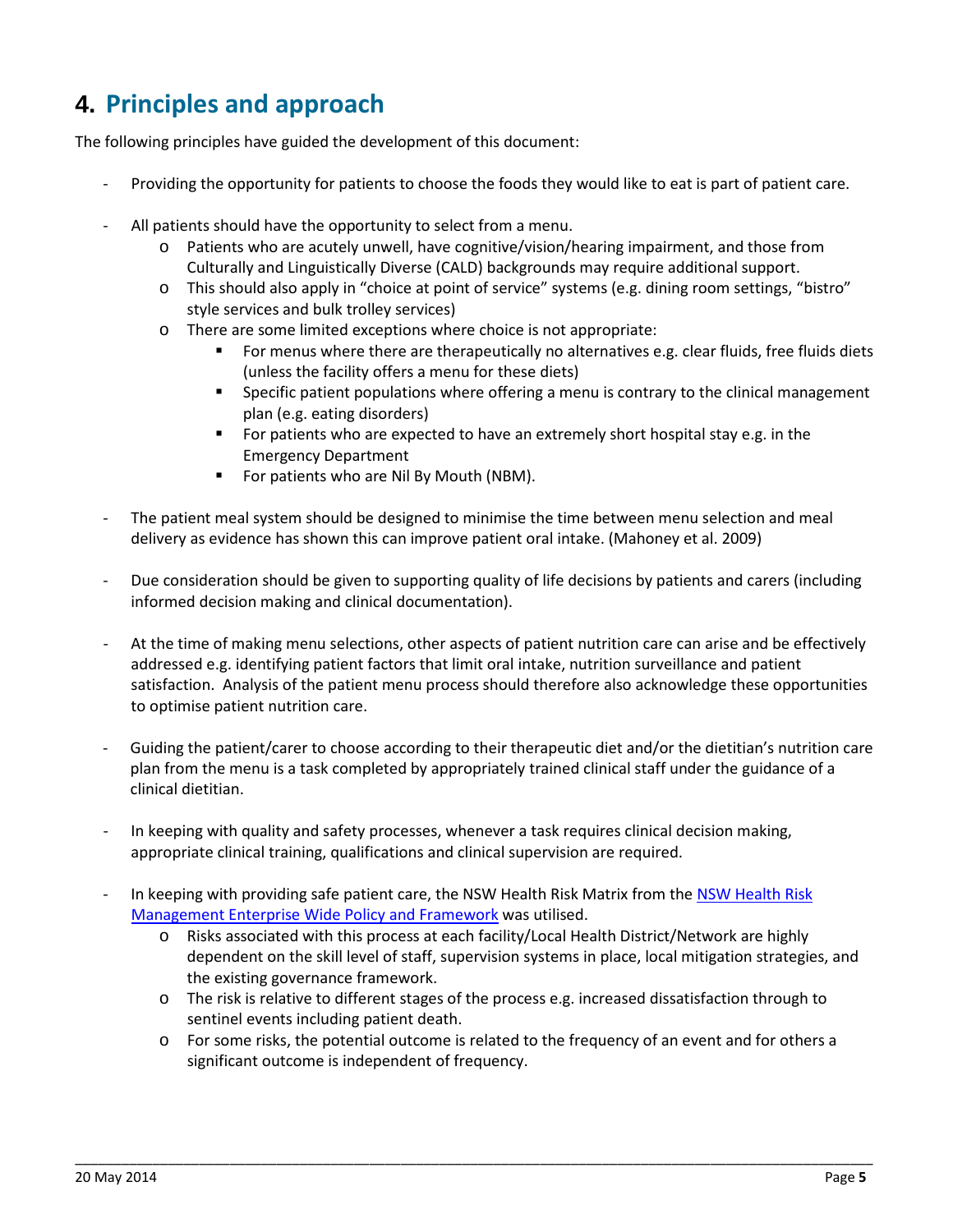### <span id="page-8-0"></span>**5. The Patient Menu Selection process**

The process of patient menu selection is a key step in the execution of each patient's nutrition care plan and supports overall nutrition care. When appropriately executed, the process has the following benefits:

- it supports patient centred care and partnerships with consumers
- it provides multiple opportunities to identify nutrition issues and can be integrated with other activities such as nutrition screening and nutrition surveillance (such as conducting intake audits)
- it supports patient consumption patients eat better if they have the opportunity to choose and know what they will receive.
- it increases the effectiveness of any specific nutrition care plan developed by a clinical dietitian.
- it provides an opportunity for scripted nutrition education and instruction (under a clinical supervision framework) which supports patient care and compliance with the nutrition care plan
- it provides the opportunity to explain the local food service arrangements to patients and families, helping to manage expectations and improve patient satisfaction.

Figure 2 (page 7) provides a high level summary of the stages and key tasks involved in the Patient Menu Selection process.

- *It assumes that the correct diet has been ordered for the patient (this is a separate stage of the Patient Nutrition Care Journey)*

\_\_\_\_\_\_\_\_\_\_\_\_\_\_\_\_\_\_\_\_\_\_\_\_\_\_\_\_\_\_\_\_\_\_\_\_\_\_\_\_\_\_\_\_\_\_\_\_\_\_\_\_\_\_\_\_\_\_\_\_\_\_\_\_\_\_\_\_\_\_\_\_\_\_\_\_\_\_\_\_\_\_\_\_\_\_\_\_\_\_\_\_\_\_\_\_\_\_\_\_\_\_\_

Refer to Appendix 1 (page 13) for a more detailed view of the complex set of tasks.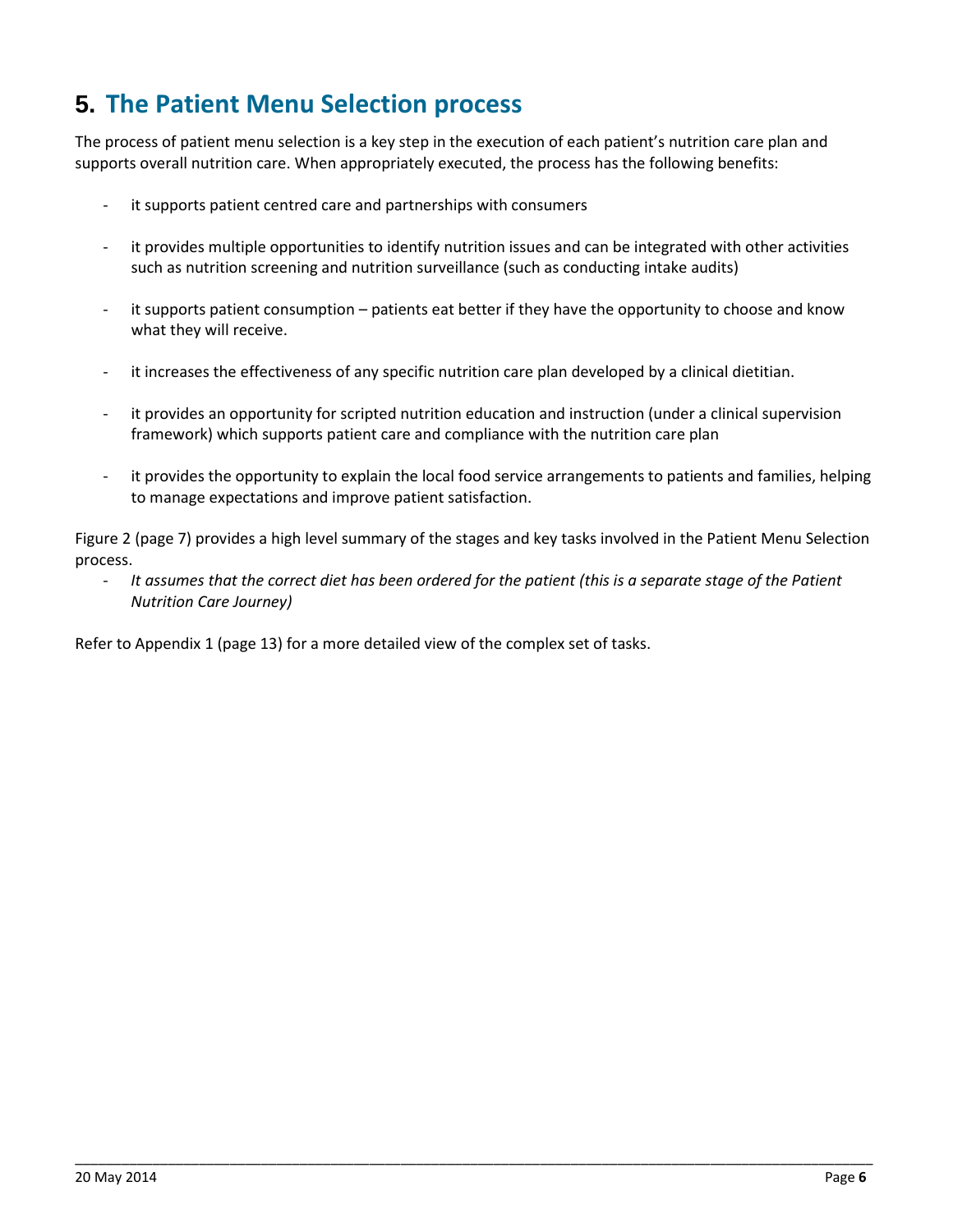### **Figure 2: The Patient Menu Selection Process**

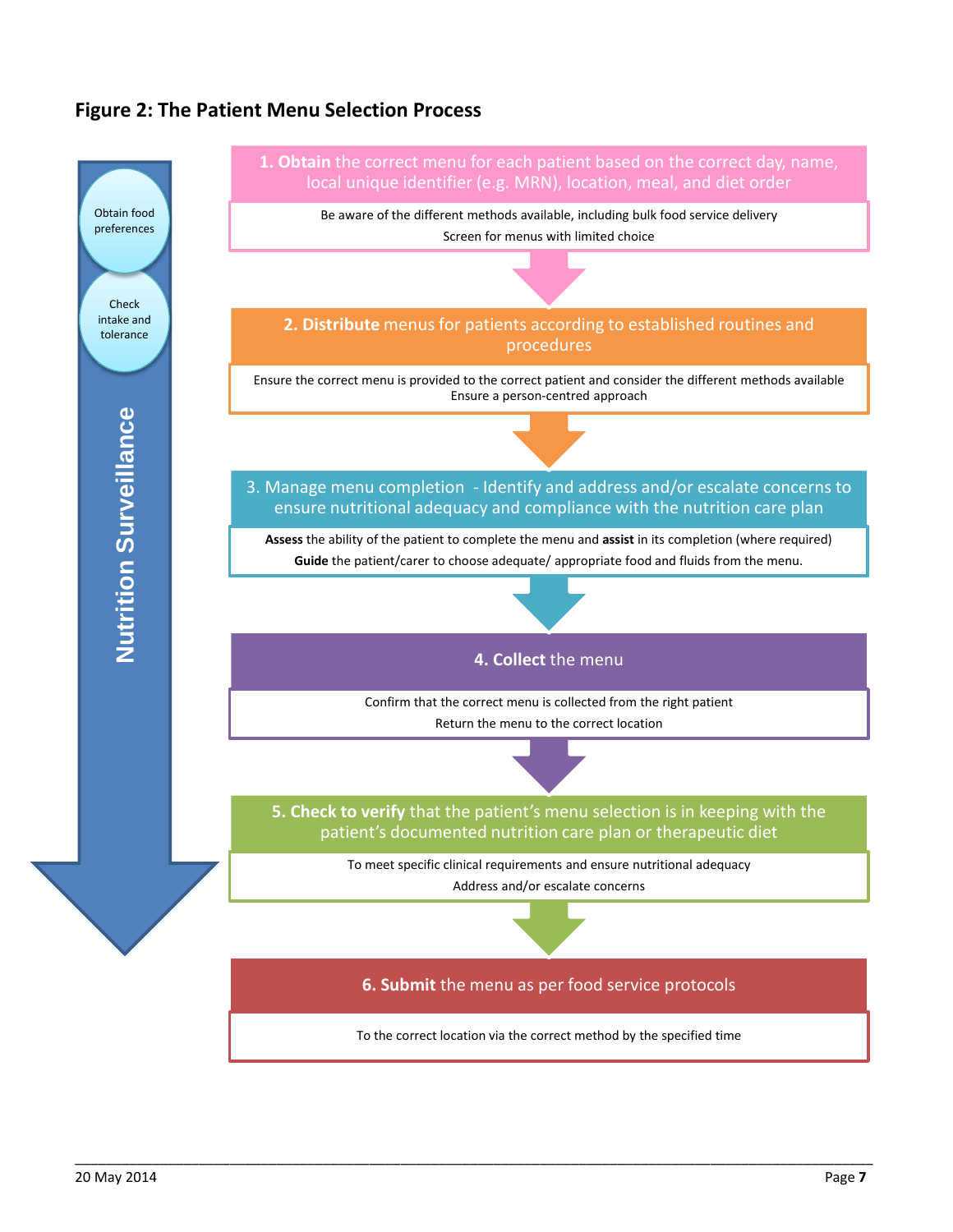### **6. Skills and knowledge required by staff involved in the Patient Menu Selection process**

In some cases, different staff may complete different stages of the Patient Menu Selection process. However, fundamental skills and associated knowledge is required (see the table below). The level of skill depends on the stage of the process and can range from basic communication and process skills to more complex cognitive and clinical-related knowledge, skills and abilities.

Qualifications such as the ones listed below provide the skills and knowledge required to perform all of the tasks:

- [HLT31512 Certificate III in Nutrition and Dietetic Assistance](http://training.gov.au/Training/Details/HLT31512)
- [HLT42512 Certificate IV in Allied Health Assistance](http://training.gov.au/Training/Details/HLT42512) (Nutrition and Dietetics)

Refer to Appendix 1 (page 13) for more details about the skills and knowledge required for each step.

<span id="page-10-0"></span>

| <b>Type</b>                                   | Specific skills / knowledge                                                                                                                                        | <b>Related</b><br>diets : All or<br><b>Therapeutic</b> | General (G)<br>or Clinical<br>(C) skills/ | <b>Relevant steps</b>                                            |
|-----------------------------------------------|--------------------------------------------------------------------------------------------------------------------------------------------------------------------|--------------------------------------------------------|-------------------------------------------|------------------------------------------------------------------|
| Communication                                 | • Literacy and numeracy                                                                                                                                            | diets (TD)<br>All                                      | knowledge<br>G                            | All steps                                                        |
| and process skills                            | • Effective verbal communication - staff and patients                                                                                                              | All                                                    | G                                         |                                                                  |
|                                               | Customer service<br>$\bullet$                                                                                                                                      | All                                                    | G                                         |                                                                  |
|                                               | Ability to follow documented policies and procedures                                                                                                               | All                                                    | G                                         |                                                                  |
|                                               | Information processing - manual or IT literacy (and for specific system where required)                                                                            | All                                                    | G                                         |                                                                  |
|                                               | Time management and ability to meet deadlines.<br>$\bullet$                                                                                                        | All                                                    | G                                         |                                                                  |
|                                               | Knowledge of organisational procedures and protocols specifically related to food and<br>nutrition services (e.g. infection control, risk and incident management) | All                                                    | G                                         |                                                                  |
|                                               | General problem solving skills<br>$\bullet$                                                                                                                        | All                                                    | G                                         |                                                                  |
| Knowledge -                                   | Knowledge of menu management systems (manual or IT)<br>$\bullet$                                                                                                   | All                                                    | G                                         | All steps                                                        |
| <b>Food Services</b>                          | Knowledge of the Food Service system and foods available<br>$\bullet$                                                                                              | All                                                    | G                                         |                                                                  |
|                                               | Awareness of the relevant Food Service operation (e.g. meals delivered on trays vs. dining<br>$\bullet$<br>room system; timeframes/ deadlines)                     | All                                                    | G                                         |                                                                  |
| <b>Patient care</b>                           | Observational - patient's physical and cognitive ability<br>$\bullet$                                                                                              | All                                                    | G                                         | 2 Distribute                                                     |
| $is -$                                        | Ability to identify and address patient specific care issues e.g. limited ability to read English<br>$\bullet$                                                     | All                                                    | G                                         | 3 Menu                                                           |
| identification<br>and<br>management<br>skills | Problem identification and solving skills, including escalation of the issue according to local<br>$\bullet$<br>protocols (for example referral to a dietitian)    | All                                                    | G                                         | completion<br>(Assess, Assist<br>and Guide)<br>5 Check to verify |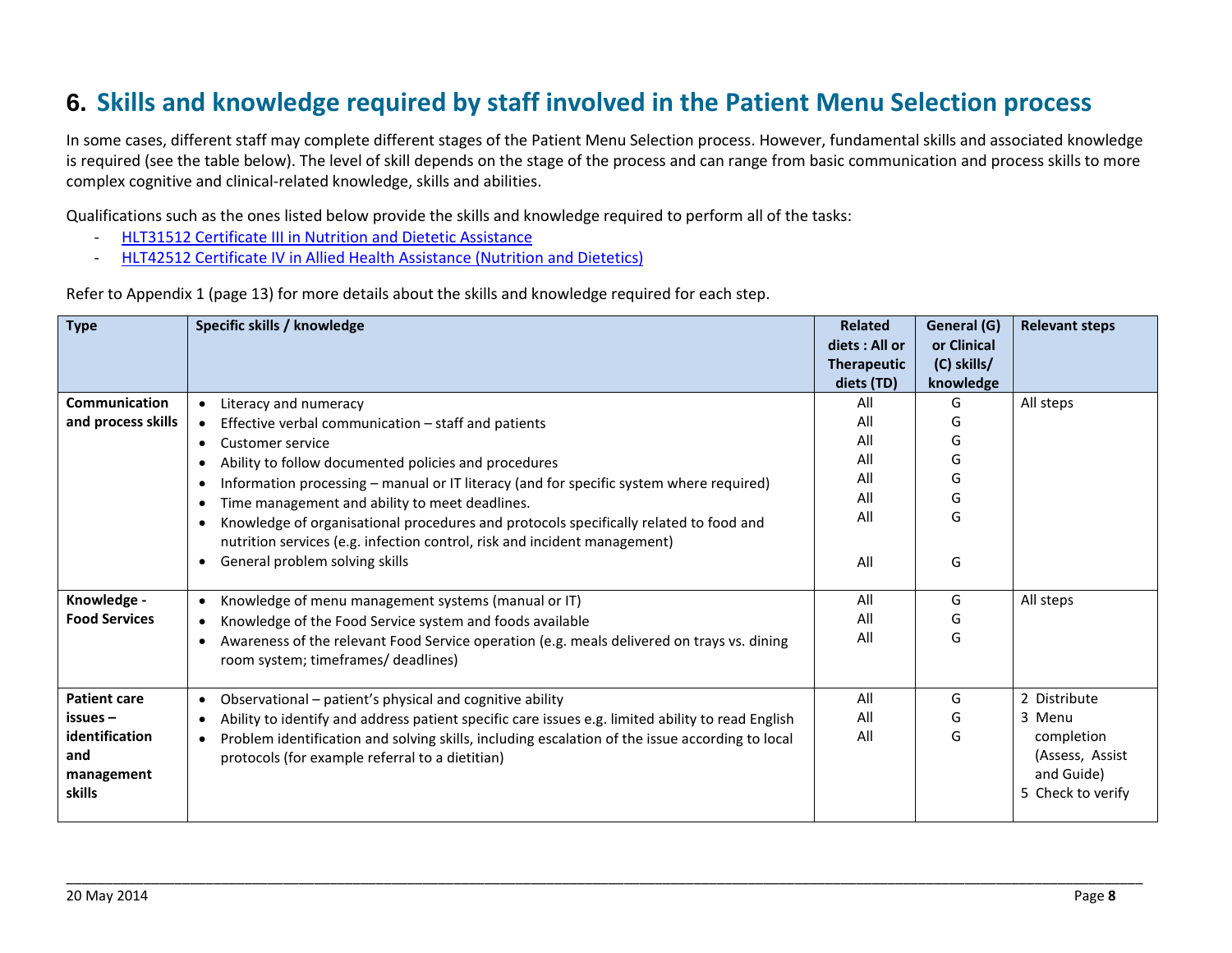| Knowledge and      | Cultural knowledge and sensitivity - food, social and religion                                | All | G | 3 Menu            |
|--------------------|-----------------------------------------------------------------------------------------------|-----|---|-------------------|
| skills - nutrition | General awareness of diet names and an understanding of the importance of therapeutic         | All |   | completion        |
| and therapeutic    | diets (related to Step 1 "Obtain the menu")                                                   |     |   | (Assess, Assist   |
| diets              | Knowledge of general nutrition and ability to identify and address nutritional inadequacy     | All |   | and Guide)        |
|                    | (e.g. helping patients to choose an adequate range and amount of food)                        |     |   | 5 Check to verify |
|                    | General knowledge of therapeutic diets (range available, characteristics).                    | TD  |   |                   |
|                    | Ability to identify and address meal selections that are inconsistent with the nutrition care | TD  |   |                   |
|                    | plan as specified by the clinical dietitian                                                   |     |   |                   |
|                    | Ability to negotiate and make decisions regarding specific nutrition care issues under local  | TD  |   |                   |
|                    | policy framework (e.g. negotiating high energy snacks or negotiating agreed carbohydrate      |     |   |                   |
|                    | exchanges as per the dietitians nutrition care plan)                                          |     |   |                   |
|                    | Ability to make decisions regarding specific nutrition care issues under local policy         | TD  |   |                   |
|                    | framework (e.g. finalising carbohydrate exchanges)                                            |     |   |                   |
|                    | Knowing when and how to escalate concerns/issues to the clinical staff                        | TD  |   |                   |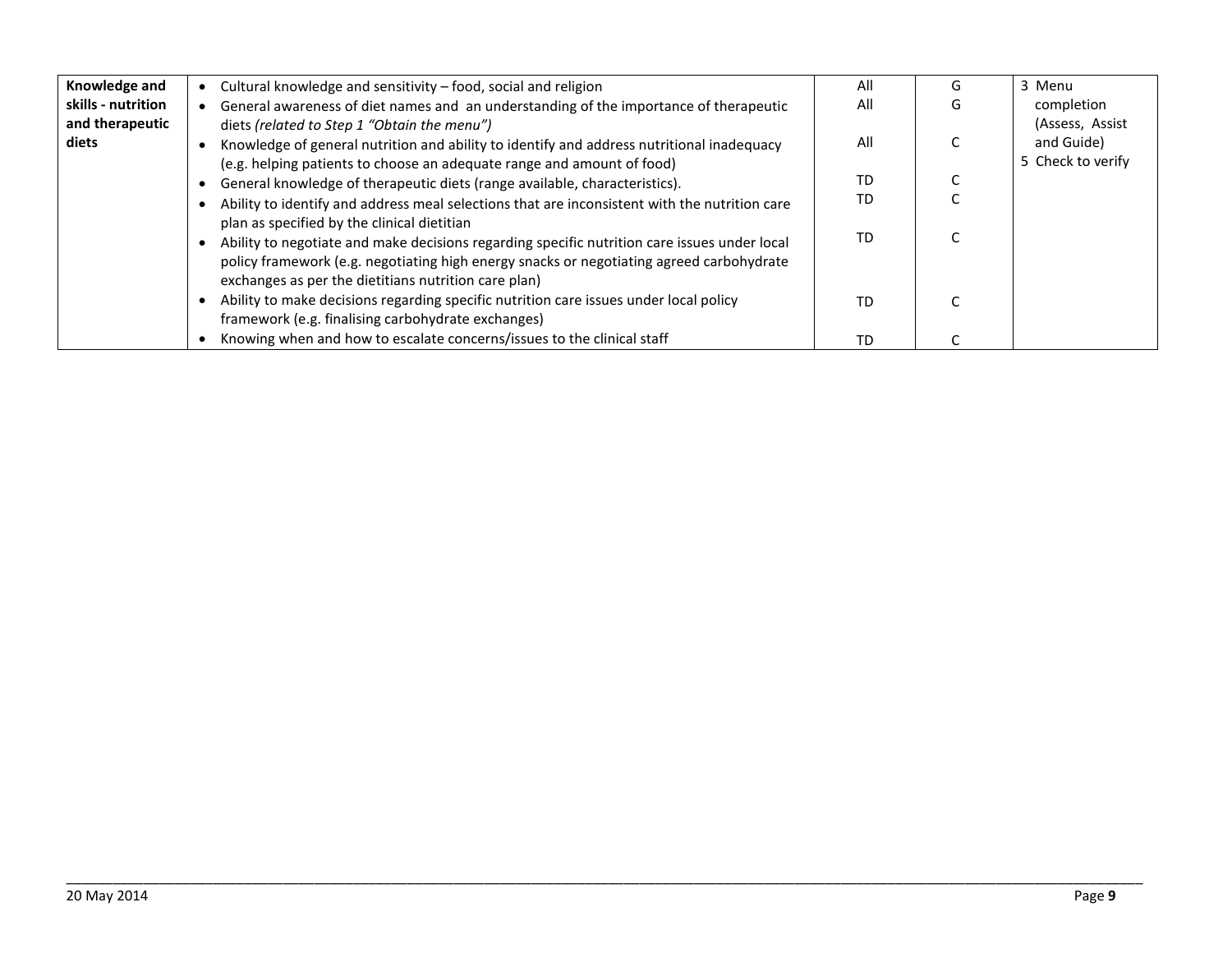### <span id="page-12-0"></span>**7. Issues related to an unsafe Patient Menu Selection process**

The following table is based on the NSW Health Risk matrix and highlights potential issues that could arise if a safe Patient Menu Selection process is not in place.

Refer to Appendix 1 for a more detailed analysis relevant to each stage of the Patient Menu Selection process.

| <b>Risk Category</b>                                            | Risks/issues include                                                                                                                                                                                                                                                                                                                                         | <b>Potential outcome</b>                                                                                                                                                                                                                    | Is the risk dependent of                                                                                                             |
|-----------------------------------------------------------------|--------------------------------------------------------------------------------------------------------------------------------------------------------------------------------------------------------------------------------------------------------------------------------------------------------------------------------------------------------------|---------------------------------------------------------------------------------------------------------------------------------------------------------------------------------------------------------------------------------------------|--------------------------------------------------------------------------------------------------------------------------------------|
| <b>Clinical care and</b><br>patient safety                      | • Hospital acquired malnutrition or<br>exacerbation of existing malnutrition<br>• Allergic reaction (e.g. anaphylaxis)<br>• Increased drug intervention<br>• Increased LOS<br>• Aspiration and choking<br>• Exacerbate disease state<br>• Electrolyte and fluid imbalance<br>• Cardiac failure<br>• Deteriorating patient<br>• Impact on medical management. | Sentinel event, including<br>patient injury or death                                                                                                                                                                                        | frequency of error?<br>Patients - no                                                                                                 |
| <b>Workforce</b>                                                | • Poor access to appropriately qualified,<br>skilled and competent staff<br>• Unplanned service delivery interruptions<br>e.g. cancelled / delayed procedures<br>• Late or replacement meal orders.                                                                                                                                                          | Sentinel event, including<br>patient injury or death.<br>Additional labour for nursing,<br>allied health and food<br>services staff                                                                                                         | Risk to the organisation<br>could arise from<br>frequent smaller issues<br>or from single<br>significant event e.g.<br>patient death |
| <b>Financial and</b><br>Legal                                   | • Inefficient use of assets and resources<br>e.g. increased clinical intervention,<br>greater antibiotic use<br>• Increased LOS - impact on ABF<br>• Cancelled or delayed procedures and<br>impact on surgical waiting lists<br>• Increased food service costs - extra<br>meals / resources<br>• Increased use of artificial nutrition.                      | Increased cost to stay and a<br>requirement for investigation<br>of sentinel events<br>Financial loss as under ABF<br>malnutrition does not always<br>receive additional funding<br>depending on other co-<br>morbidities or complications. | For the organisation $-$<br>yes                                                                                                      |
| Leadership &<br>Management,<br>Community<br><b>Expectations</b> | • Patient/family dissatisfaction<br>• Increased patient/family complaints<br>• Adverse publicity<br>• Lack of appropriate and effective clinical<br>supervision<br>• No process for the delegation and review<br>of clinical tasks at system level                                                                                                           | Failure to meet KPIs (e.g.<br>accreditation standards) and<br>for sustained adverse<br>publicity and loss of<br>consumer confidence.<br>Sentinel event, including<br>patient injury or death.                                               | Risk to the organisation<br>could arise from<br>frequent smaller issues<br>or from single<br>significant event e.g.<br>patient death |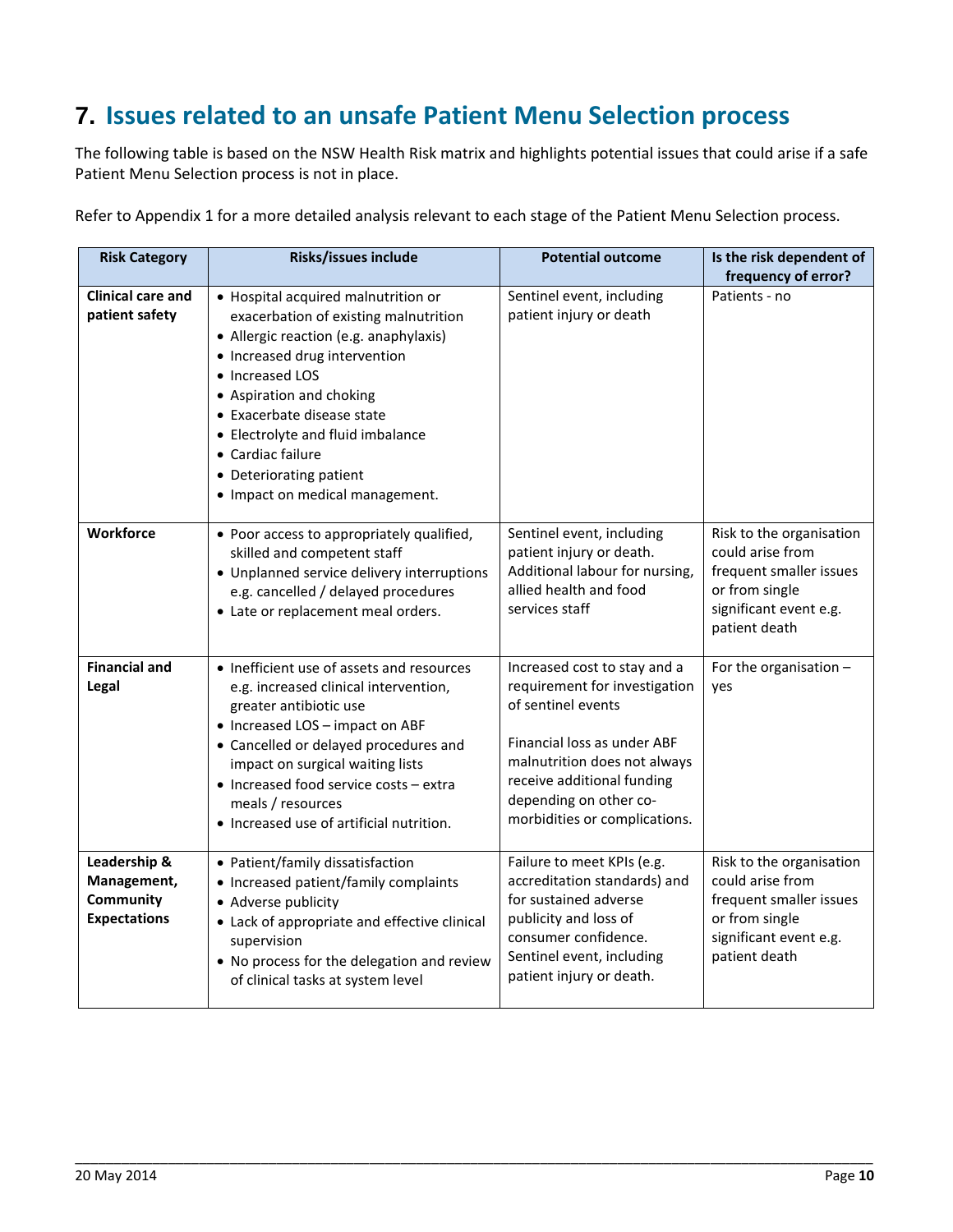### <span id="page-13-0"></span>**8. Strategies for safe Patient Menu Selection**

To ensure a safe Patient Menu Selection process each facility should have appropriate strategies and a governance framework in place. Strategies should include, but may not be limited to:

#### **Human Resources**

- Staff should be assigned to each stage of the process that
	- $\Box$  Have the appropriate entry level qualifications and training and education / Have requisite skills and knowledge to carry out the task
	- $\Box$  Have the tasks included in their duty statement
	- $\Box$  Are supervised to ensure the tasks are completed correctly, which may require clinical supervision to ensure safe and appropriate care (including working within scope of practice).
	- $\Box$  Are allocated adequate time to complete tasks within work routines to enable patient observation and provide assistance.

#### **Local systems and processes**

- Systems should be in place to
	- $\Box$  Identify each patient and any special dietary requirements.
		- Systems may be manual (e.g. communication with ward staff), electronic (e.g. IT based menu management system) or a combination of both
		- Use of appropriate unique patient identifiers as per the national standards
	- $\Box$  Communicate changes in patient status, diet orders, transfers, new admissions or discharges to relevant stakeholders including staff distributing menus
		- e.g. regular communication with ward staff, links between relevant patient IT systems
	- $\Box$  Help identify patients to facilitate correct menu delivery
		- e.g. nursing assistance in dining room, patient name above bed or other ward identifiers
	- $\Box$  Identify and resolve inappropriate or inadequate menu selections
		- e.g. review of IT based menu management system changes and/or manual menu correction by appropriately qualified clinical staff
	- $\Box$  Provide appropriate and safe food and fluids when menus are missing
		- e.g. IT based menu management system and/or manual emergency menu guidelines
	- $\Box$  Allow staff to offer solutions to identified needs. For example systems to identify patients who require access with opening food packaging or who require assistance with feeding; translated resources where appropriate.
- There should be a timely escalation process for problems that cannot be resolved despite all of the above
	- o e.g. access to a clinical dietitian for decision and/or direction.

#### **Policies and procedures**

- There should be documented local policies and procedures for each step in the process
	- $\Box$  Obtaining the correct menu or the appropriate food items (for bulk service)
	- $\Box$  Distributing the correct menu to the correct patient
	- $\Box$  Ensuring the ability of the patient to complete the menu is assessed and assistance is provided where required
	- $\Box$  Ensuring nutritional adequacy and compliance with therapeutic diets within scope of practice

- e.g. permission by a clinical dietitian for the staff member to discontinue oral supplements or negotiate the carbohydrate foods per meal or per day
- $\Box$  Collecting and returning the correct menu
- $\Box$  Submitting the correct menu.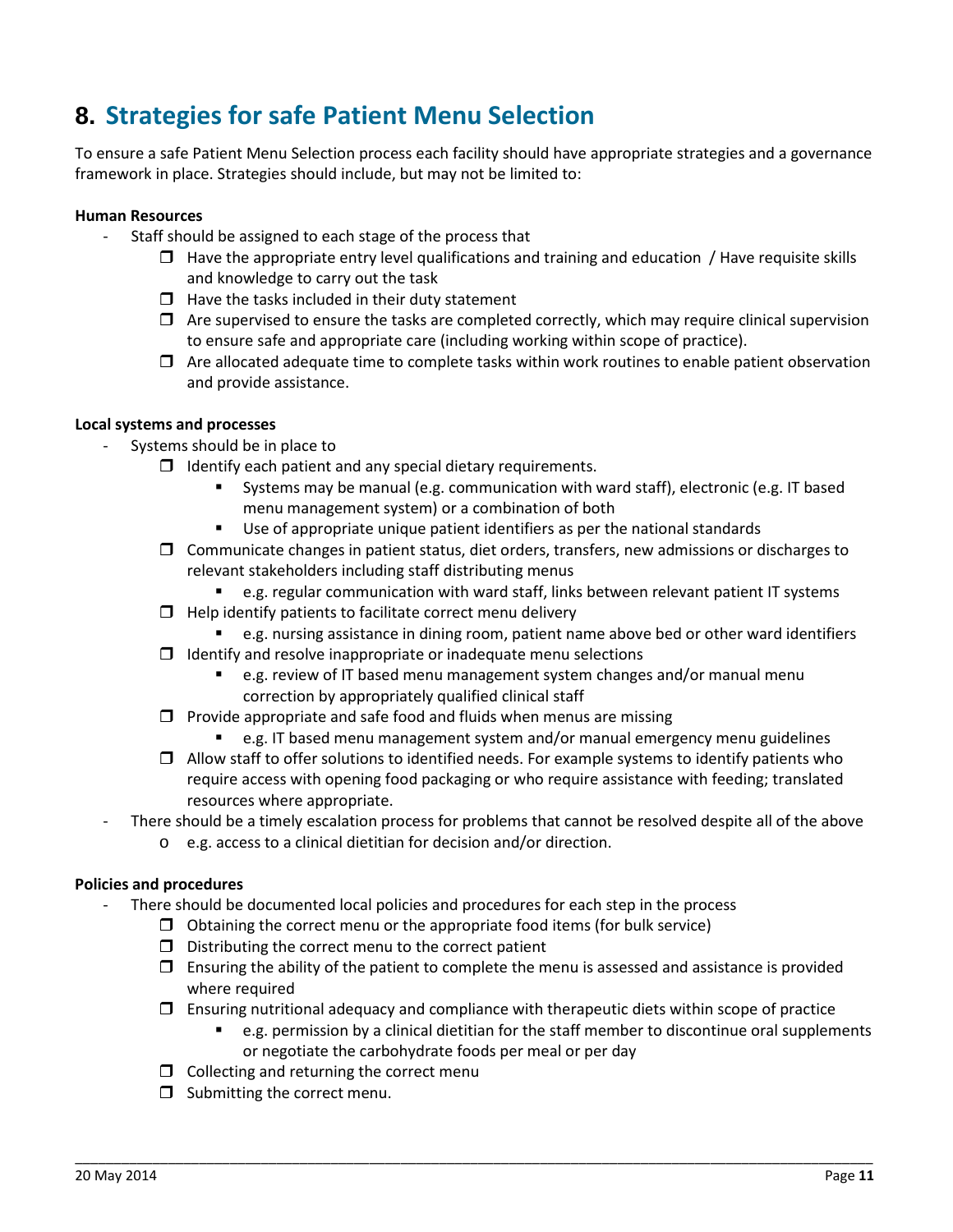### <span id="page-14-0"></span>**9. References and suggested resources**

- [ACI Patient Nutrition Care Journey resources](http://www.aci.health.nsw.gov.au/resources/clinician-resources#nutrition) [accessed 23 September 2013]
- [Australian Council on HealthCare Standards](http://www.achs.org.au/) EQuIP National and EQuIP5
- Australian Residential Aged Care Accreditation Standards<http://www.accreditation.org.au/>
- Consensus Statement of NSW Health Nutrition and Dietetics Advisors Group on the Roles and Tasks Undertaken by Dietitian Assistants (May 2010).
- Dietitians Association of Australia (2007). Scope of practice Support staff in nutrition & dietetic services. Canberra, Australia. [\[www.daa.asn.au](http://www.daa.asn.au/) accessed 16 April 2014]
- HLT31512 [Certificate III in Nutrition and Dietetic Assistance](http://training.gov.au/Training/Details/HLT31512) [accessed 23 September 2013)
- [HLT42512 Certificate IV in Allied Health Assistance](http://training.gov.au/Training/Details/HLT42512) (Nutrition and Dietetics) [accessed 23 September 2013]
- Mahoney, S., Zulli, A., and Walton, K. (2009). Patient satisfaction and energy intakes are enhanced by point of service meal provision. Nutrition and Dietetics, 66:212-220.
- [NSW Health Allied Health Assistant Framework \(GL2013\\_005\)](http://www0.health.nsw.gov.au/policies/gl/2013/GL2013_005.html) [accessed 11 October 2013]
- [NSW Health Nutrition Care Policy](http://www0.health.nsw.gov.au/policies/pd/2011/PD2011_078.html) [accessed 23 September 2013]
- [NSW Health Risk Management Enterprise Wide Policy and Framework](http://www0.health.nsw.gov.au/policies/pd/2009/PD2009_039.html) [accessed 23 September 2013]
- [The National Safety and Quality Health Service Standards,](http://www.safetyandquality.gov.au/) September 2012 [accessed 23 September 2013]
- The Superguide [a handbook for supervising Allied Health professionals](http://www.heti.nsw.gov.au/resources-library/the-superguide-a-handbook-for-supervising-allied-health-professionals/) (Health Education and Training Institute, 2012) [accessed 12 November 2013]

\_\_\_\_\_\_\_\_\_\_\_\_\_\_\_\_\_\_\_\_\_\_\_\_\_\_\_\_\_\_\_\_\_\_\_\_\_\_\_\_\_\_\_\_\_\_\_\_\_\_\_\_\_\_\_\_\_\_\_\_\_\_\_\_\_\_\_\_\_\_\_\_\_\_\_\_\_\_\_\_\_\_\_\_\_\_\_\_\_\_\_\_\_\_\_\_\_\_\_\_\_\_\_

- Williams, P., Walton, K. (2011) Plate waste in hospitals and strategies for change. e-SPEN, the European ejournal of clinical nutrition and metabolism, 6(6), 2011, e235-e241. doi: 10.1016/clnu.2010.12.007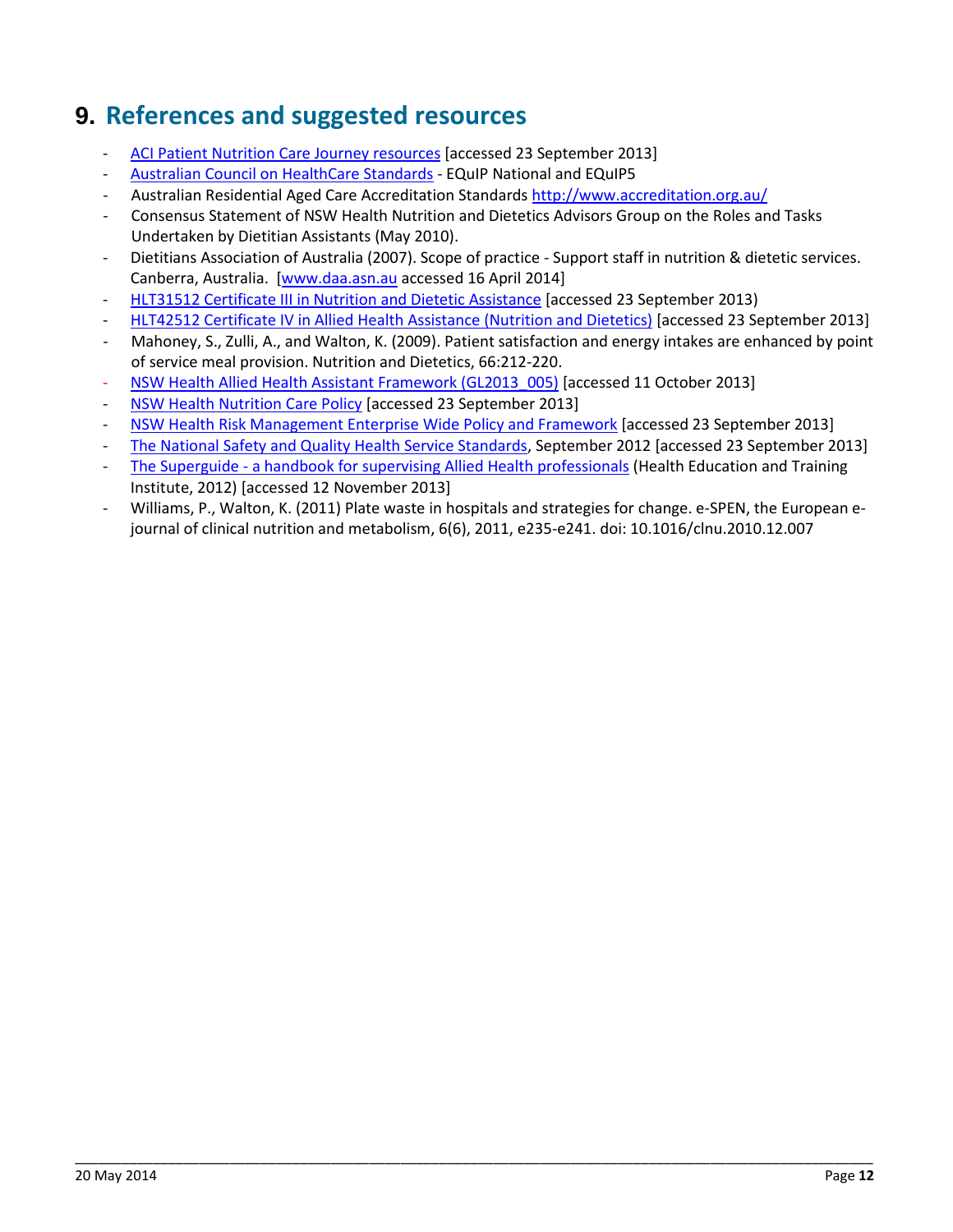### **Appendix 1: A detailed analysis of the Patient Menu Selection process**

<span id="page-15-0"></span>

| <b>STEP</b>      | <b>ASSOCIATED TASKS</b>                     | <b>SKILLS</b>                       | <b>RISKS and RISK RATING</b>                                                      | <b>MITIGATION STRATEGIES</b> | <b>GOVERNANCE FRAMEWORK</b>  |
|------------------|---------------------------------------------|-------------------------------------|-----------------------------------------------------------------------------------|------------------------------|------------------------------|
|                  |                                             |                                     | (if the step is not performed at all or if                                        |                              |                              |
|                  |                                             |                                     | it is not performed correctly)                                                    |                              |                              |
| Obtain the       | <b>GENERAL TASKS for All Diets</b>          | <b>GENERAL SKILLS for All Diets</b> | <b>Risk</b>                                                                       | Staff performing these       | There are documented         |
| correct menu     | Methods include                             | - Literacy and numeracy             | Patient is offered incorrect food/menu.                                           | duties have requisite skills | local policies and           |
| for each         | Automatic printing from meal and diet       | Ability to follow documented        |                                                                                   | and knowledge to carry       | procedures for obtaining     |
| patient - based  | system                                      | policies and procedures             | <b>Risk Analysis / Risk Rating</b>                                                | out the task                 | the correct menu or the      |
| on the correct   | Automatic download into bedside             | Communication                       | Clinical care & patient safety - will                                             | Systems are in place to      | appropriate food items (for  |
| day, name,       | menu selection device                       | Information processing-             | depend on need of individual patient.                                             | identify each patient and    | bulk service)                |
| local unique     | Manual (paper) system                       | manual or IT literacy (and for      | E.g. allergic reaction, increased drug                                            | any special dietary          | Staff are allocated to the   |
| identifier (e.g. | • Refer to the current patient diet         | specific system where               | intervention, increased LOS, aspiration                                           | requirements. Systems        | step of obtaining the        |
| MRN),            | order list                                  | required)                           | and choking, exacerbation of disease                                              | may be manual (e.g.          | correct menu, and it is      |
| location, meal,  | • Choose the appropriate paper              | General awareness of diet           | state. Potential for sentinel event,                                              | communication with ward      | included in their duty       |
| diet order       | menu for each patient                       | names and understanding of          | including patient death. Risk to                                                  | staff), electronic (e.g. IT  | statement                    |
|                  | Bulk food service (where patient            | the importance of                   | individual is not dependent of                                                    | based menu management        | There is a supervision       |
|                  | makes their selection at the time of        | therapeutic diets                   | frequency of error: Major, Moderate                                               | system) or a combination     | framework in place to        |
|                  | meal service, for example from a            | Problem identification and          | or Minor                                                                          | of both                      | ensure the step is           |
| NOTE: these      | trolley or cafeteria style meal service     | solving skills, including           |                                                                                   | Systems are in place to      | completed correctly          |
| tasks and skills | etc.)                                       | escalation of the issue             | Financial and legal - potential                                                   | communicate changes in       | A system is in place to      |
| are required     | • Obtain the current patient diet           | according to local protocols        | inefficient use of assets and resources<br>(e.g. increased clinical intervention, | patient diet orders,         | ensure staff performing      |
| for all diets    | order list                                  | Knowledge of the FS system          | greater antibiotic use, increased LOS-                                            | transfers, new admissions    | this step have the           |
| unless           | • Refer to the list of food items           | and foods available                 | impact on ABF, increased cost to stay                                             | or discharges to relevant    | appropriate entry level      |
| otherwise        | available at that meal                      |                                     | and a requirement for investigation of                                            | stakeholders (e.g. regular   | qualifications and training  |
| stated           | • ensure the food items are                 |                                     | sentinel events, cancelled or delayed                                             | communication with ward      | and education                |
|                  | available on the trolley                    |                                     | procedures and impact on surgical                                                 | staff, links between         | There is a timely escalation |
|                  | • ensure there are food items               |                                     | waiting lists). Risk to organisation is                                           | relevant patient IT          | process for problems that    |
|                  | that are clinically suitable - this         |                                     | dependent on frequency of error:                                                  | systems)                     | cannot be resolved despite   |
|                  | must be supported by                        |                                     | <b>Moderate or Minor</b>                                                          |                              | all of the above (e.g.       |
|                  | therapeutic diet protocols                  |                                     |                                                                                   | NOTE: For bulk delivery,     | referral to a dietitian)     |
|                  | • if there are no clinically                |                                     | Workforce - minor unplanned service                                               | therapeutic diets (texture   |                              |
|                  | suitable food items on the                  |                                     | delivery (cancelled / delayed                                                     | modified/allergen) may       |                              |
|                  | trolley, initiate an                        |                                     | procedure). Risk to organisation is                                               | need to be accommodated      |                              |
|                  | appropriate alternative,                    |                                     | dependent on frequency of error:                                                  | through a different system   |                              |
|                  | such as menus and/or                        |                                     | <b>Moderate or Minor</b>                                                          | to mitigate risk effectively |                              |
|                  | plated meals.                               |                                     |                                                                                   |                              |                              |
|                  |                                             |                                     | Leadership & management,                                                          |                              |                              |
|                  | <b>CLINICAL TASK for Therapeutic Diets:</b> |                                     | community expectations - potential                                                |                              |                              |
|                  | Screen for menus that have limited          |                                     | failure to meet KPIs, potential negative                                          |                              |                              |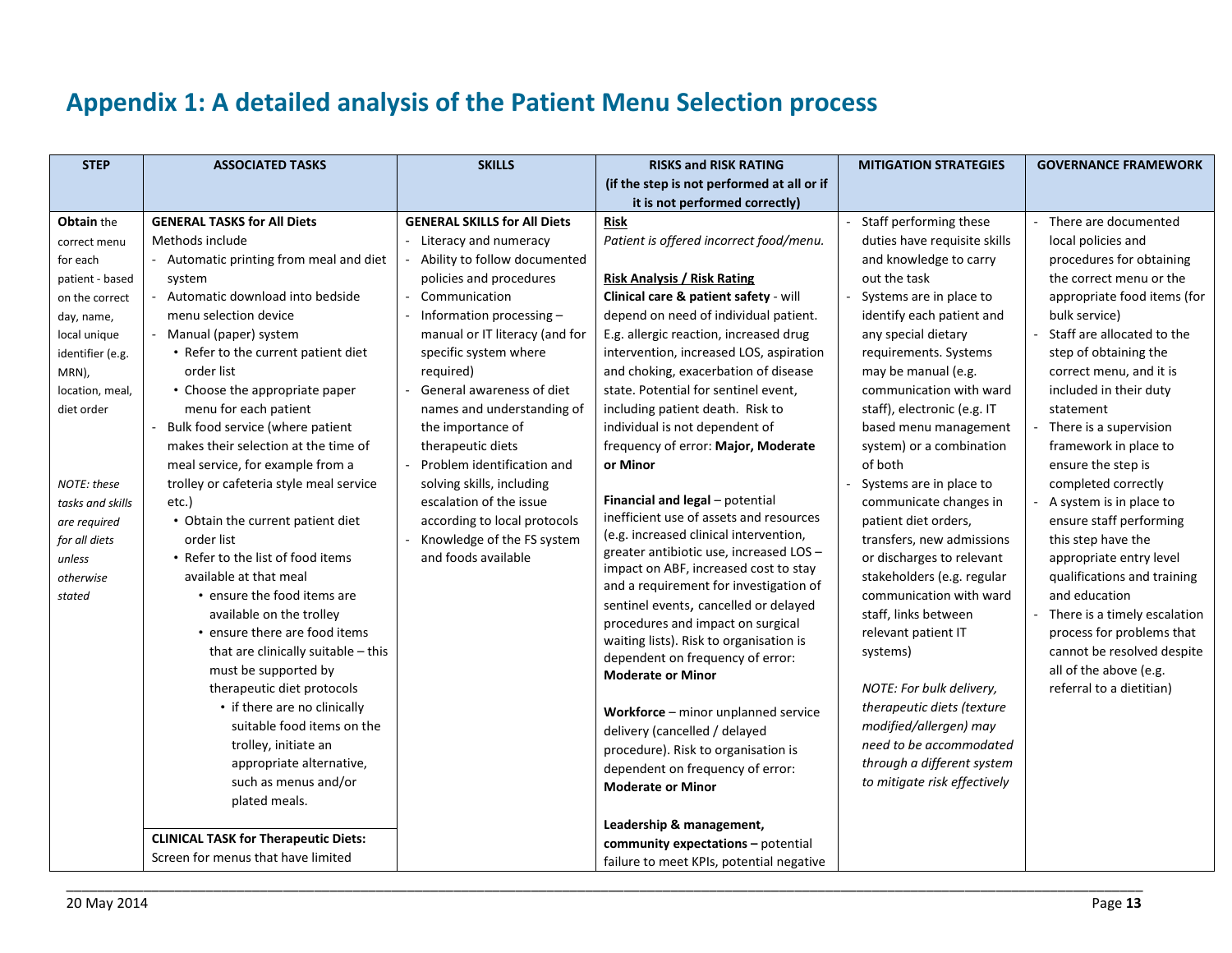| <b>STEP</b>       | <b>ASSOCIATED TASKS</b>                 | <b>SKILLS</b>                                        | <b>RISKS and RISK RATING</b>                                                      | <b>MITIGATION STRATEGIES</b>                         | <b>GOVERNANCE FRAMEWORK</b>                        |
|-------------------|-----------------------------------------|------------------------------------------------------|-----------------------------------------------------------------------------------|------------------------------------------------------|----------------------------------------------------|
|                   |                                         |                                                      | (if the step is not performed at all or if                                        |                                                      |                                                    |
|                   |                                         |                                                      | it is not performed correctly)                                                    |                                                      |                                                    |
|                   | choice due to multiple diet type        |                                                      | publicity and loss of consumer                                                    |                                                      |                                                    |
|                   | combinations                            |                                                      | confidence. Risk to organisation could                                            |                                                      |                                                    |
|                   | Refer to local protocols from the       |                                                      | arise from frequent smaller issues or                                             |                                                      |                                                    |
|                   | <b>Nutrition and Dietetics service</b>  |                                                      | from single significant event e.g.                                                |                                                      |                                                    |
|                   |                                         |                                                      | patient death: Moderate                                                           |                                                      |                                                    |
| <b>Distribute</b> | Confirm that the correct menu is        | Literacy and numeracy                                | Risk                                                                              | Staff performing these                               | There are documented                               |
| menus/meal        | distributed to the right patient        | Ability to follow documented                         | Patient may not get a menu - no choice                                            | duties have requisite skills                         | local policies and                                 |
| order systems     | Ensure a customer focus                 | policies and procedures                              | of food, or may not receive any food                                              | and knowledge to carry                               | procedures for distributing                        |
| for patients      | • Provide an introduction (name, role), | Effective verbal                                     |                                                                                   | out the task                                         | the correct menu                                   |
| according to      | reasons for being there, time           | communication - staff and                            | Patient is offered incorrect food                                                 | Systems are in place to                              | Staff are allocated to the                         |
| established       | required, and additional information.   | patients                                             |                                                                                   | help identify patients to                            | step of distributing the                           |
| routines and      | • Include any appropriate instructions  | Customer service                                     | <b>Risk Analysis / Risk Rating</b>                                                | facilitate correct menu                              | correct menu, and it is                            |
| procedures        | to the patient/carer about the          | Problem identification and                           | Clinical care & patient safety - will                                             | delivery (e.g. nursing                               | included in their duty                             |
|                   | process/context                         | solving skills, including<br>escalation of the issue | depend on need of individual patient.<br>E.g. allergic reaction, increased drug   | assistance in dining room,                           | statement                                          |
|                   |                                         | according to local protocols                         | intervention, increased LOS, aspiration                                           | patient name above bed or<br>other ward identifiers) | A system is in place to<br>ensure staff performing |
| NOTE: these       |                                         | Awareness of the relevant                            | and choking, exacerbation of disease                                              | Systems are in place to                              | this step have the                                 |
| tasks and skills  |                                         | Food Service operation (e.g.                         | state. Potential for sentinel event,                                              | communicate late changes                             | appropriate training and                           |
| are required      |                                         | tray vs. dining room system;                         | including patient death. Risk to                                                  | in patient status, transfers,                        | supervision.                                       |
| for all diets     |                                         | timeframes/ deadlines)                               | individual is not dependent of                                                    | new admissions or                                    | Appropriate unique patient                         |
|                   |                                         |                                                      | frequency of error: Major, Moderate                                               | discharges to staff                                  | identifiers are used as per                        |
|                   |                                         |                                                      | or Minor                                                                          | distributing menus                                   | the national standards                             |
|                   |                                         |                                                      |                                                                                   |                                                      | There is a timely escalation                       |
|                   |                                         |                                                      | Financial and legal - potential                                                   |                                                      | process for problems that                          |
|                   |                                         |                                                      | inefficient use of assets and resources<br>(e.g. increased clinical intervention, |                                                      | cannot be resolved despite                         |
|                   |                                         |                                                      | greater antibiotic use, increased LOS -                                           |                                                      | all of the above (e.g.                             |
|                   |                                         |                                                      | impact on ABF, increased cost to stay                                             |                                                      | referral to a dietitian)                           |
|                   |                                         |                                                      | and a requirement for investigation of                                            |                                                      |                                                    |
|                   |                                         |                                                      | sentinel events, cancelled or delayed                                             |                                                      |                                                    |
|                   |                                         |                                                      | procedures and impact on surgical                                                 |                                                      |                                                    |
|                   |                                         |                                                      | waiting lists). Risk to organisation is                                           |                                                      |                                                    |
|                   |                                         |                                                      | dependent on frequency of error:<br><b>Moderate or Minor</b>                      |                                                      |                                                    |
|                   |                                         |                                                      |                                                                                   |                                                      |                                                    |
|                   |                                         |                                                      | Workforce - minor unplanned service                                               |                                                      |                                                    |
|                   |                                         |                                                      | delivery (cancelled / delayed                                                     |                                                      |                                                    |
|                   |                                         |                                                      | procedure). Risk to organisation                                                  |                                                      |                                                    |
|                   |                                         |                                                      | dependent on frequency of error:                                                  |                                                      |                                                    |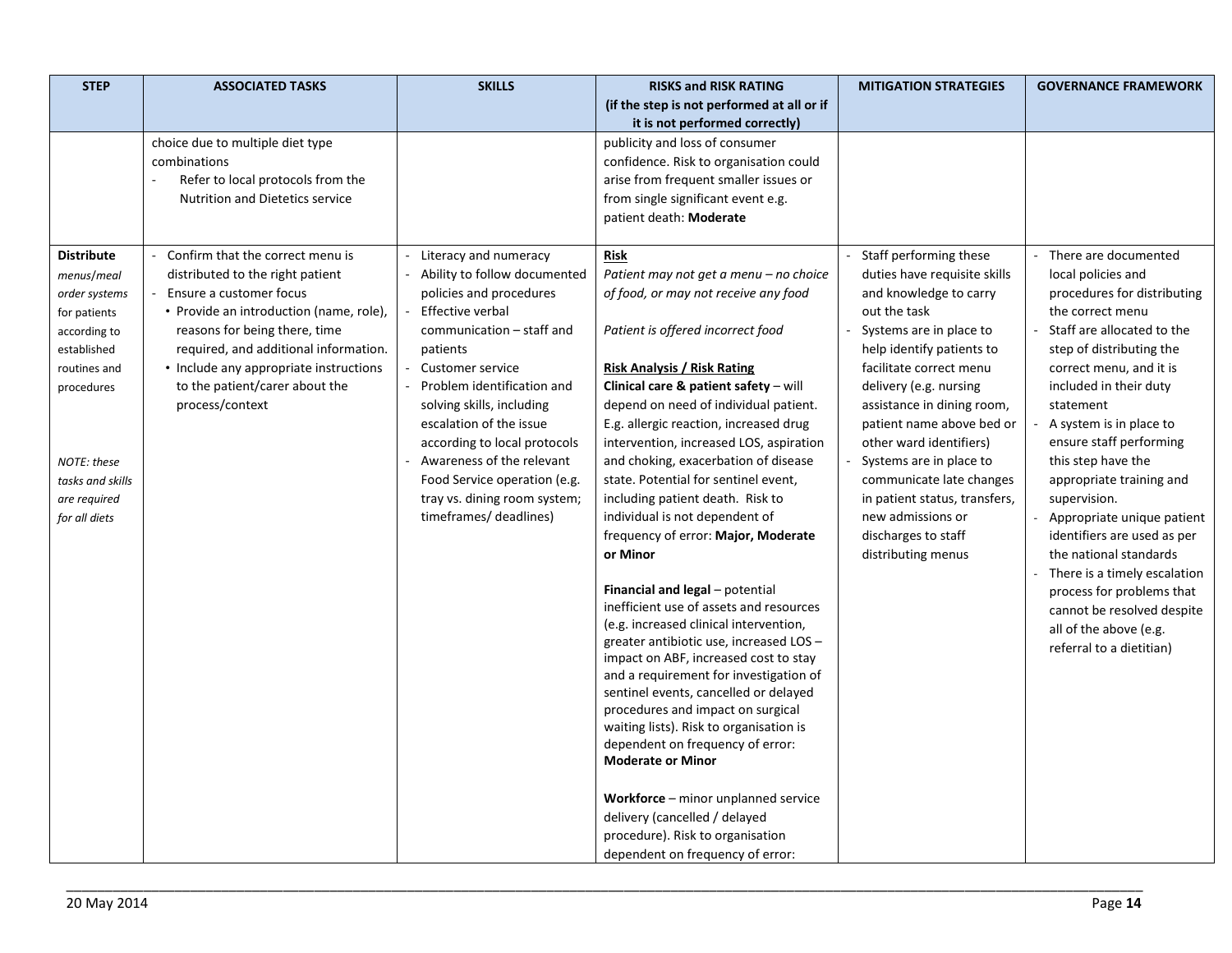| <b>STEP</b>                | <b>ASSOCIATED TASKS</b>                                             | <b>SKILLS</b>                                         | <b>RISKS and RISK RATING</b>                                                     | <b>MITIGATION STRATEGIES</b>                         | <b>GOVERNANCE FRAMEWORK</b>  |
|----------------------------|---------------------------------------------------------------------|-------------------------------------------------------|----------------------------------------------------------------------------------|------------------------------------------------------|------------------------------|
|                            |                                                                     |                                                       | (if the step is not performed at all or if                                       |                                                      |                              |
|                            |                                                                     |                                                       | it is not performed correctly)                                                   |                                                      |                              |
|                            |                                                                     |                                                       | <b>Moderate or Minor</b>                                                         |                                                      |                              |
|                            |                                                                     |                                                       |                                                                                  |                                                      |                              |
|                            |                                                                     |                                                       | Leadership & management,                                                         |                                                      |                              |
|                            |                                                                     |                                                       | community expectations - potential                                               |                                                      |                              |
|                            |                                                                     |                                                       | patient dissatisfaction, increasing                                              |                                                      |                              |
|                            |                                                                     |                                                       | patient complaints, potential failure to                                         |                                                      |                              |
|                            |                                                                     |                                                       | meet KPIs, potential negative publicity                                          |                                                      |                              |
|                            |                                                                     |                                                       | and loss of consumer confidence. Risk                                            |                                                      |                              |
|                            |                                                                     |                                                       | to organisation could arise from                                                 |                                                      |                              |
|                            |                                                                     |                                                       | frequent smaller issues or from single                                           |                                                      |                              |
|                            |                                                                     |                                                       | significant event e.g. patient death:                                            |                                                      |                              |
|                            |                                                                     |                                                       | Moderate                                                                         |                                                      |                              |
|                            |                                                                     |                                                       |                                                                                  |                                                      | - There are documented       |
| Assess the                 | Consider vision, hearing, dexterity,                                | Literacy and numeracy<br>Effective verbal and written | Risk                                                                             | - Staff performing these                             | local policies and           |
| ability of the             | people from CALD backgrounds,<br>comprehension, cognition, physical | communication - staff and                             | Patient may not be able to choose - no<br>choice of food, or may not receive any | duties have the requisite<br>skills and knowledge to | procedures that ensure the   |
| patient to<br>complete the | positioning, literacy, age of the patient                           | patients                                              | food with potential for poor intake,                                             | carry out the task                                   | ability of the patient to    |
| menu and                   | (i.e. paediatric patients)                                          | <b>Customer service</b>                               | compromising nutritional status.                                                 | Adequate time is allocated                           | complete the menu is         |
| assist in its              |                                                                     | Problem identification and                            |                                                                                  | to this step within work                             | assessed and assistance is   |
| completion                 | If the patient is unable to complete the                            | solving skills, including                             | Inadequate surveillance - factors that                                           | routines to enable patient                           | provided where required      |
| (where                     | menu, initiate appropriate alternatives                             | escalation of the issue                               | may impact on nutrition care are                                                 | observation and provide                              | Staff are allocated to this  |
| required)                  | such as                                                             | according to local protocols                          | missed (e.g. recognizing patient needs                                           | assistance.                                          | step and it is included in   |
|                            | Provide assistance                                                  | Knowledge of the FS system                            | - assistance to eat requirements, etc.)                                          | Systems are in place to                              | their duty statement         |
|                            | Leave copies for family members /                                   | and foods available                                   |                                                                                  | allow staff to offer                                 | - There is a supervision     |
|                            | carers                                                              | Cultural knowledge and                                | Patient may receive inappropriate food                                           | solutions to identified                              | framework in place to        |
| NOTE: these                | Provide translated information                                      | sensitivity - food, social and                        | - potential for or culturally                                                    | needs. E.g. systems to:                              | ensure the step is           |
| tasks and skills           | If the patient is unavailable (due to                               | religion                                              | inappropriate foods or failure to                                                | identify patients who                                | completed correctly          |
| are required               | tests, treatment etc.), initiate                                    | Observational - patient's                             | acknowledge significant food                                                     | require access with                                  | A system is in place to      |
| for all diets              | appropriate alternatives such as                                    | physical and cognitive ability                        | preferences that could result in patient                                         | opening food packaging or                            | ensure staff performing      |
|                            | • Leave copies for the patient or with                              | Ability to identify and                               | refusing to eat.                                                                 | who require assistance                               | this step have the           |
|                            | family members/carers                                               | address patient specific care                         |                                                                                  | with feeding; translated                             | appropriate training and     |
|                            | • Arrange alternative collection time                               | issues e.g. limited ability to                        | Risk Analysis / Risk Rating                                                      | resources where                                      | supervision.                 |
|                            | • Obtain food preferences                                           | read English                                          | Clinical care & patient safety - hospital                                        | appropriate, etc.                                    | There is a timely escalation |
|                            |                                                                     | Knowledge of menu                                     | patients already at high risk of                                                 |                                                      | process for problems that    |
|                            | Include any appropriate instructions                                | management systems                                    | malnutrition. Poor menu selection                                                |                                                      | cannot be resolved despite   |
|                            |                                                                     | (manual or IT)                                        | system increases risk of increased LOS,                                          |                                                      | all of the above (e.g.       |
|                            | Participate in the Identification of                                | Ability to pick up cues                               | deteriorating patient (i.e. hospital                                             |                                                      | referral to a dietitian)     |
|                            | patients who may need assistance                                    | regarding patient's current                           | acquired malnutrition): Major to                                                 |                                                      |                              |
|                            | accessing food and fluids and notify the                            | capacity to participate in                            | moderate.                                                                        |                                                      |                              |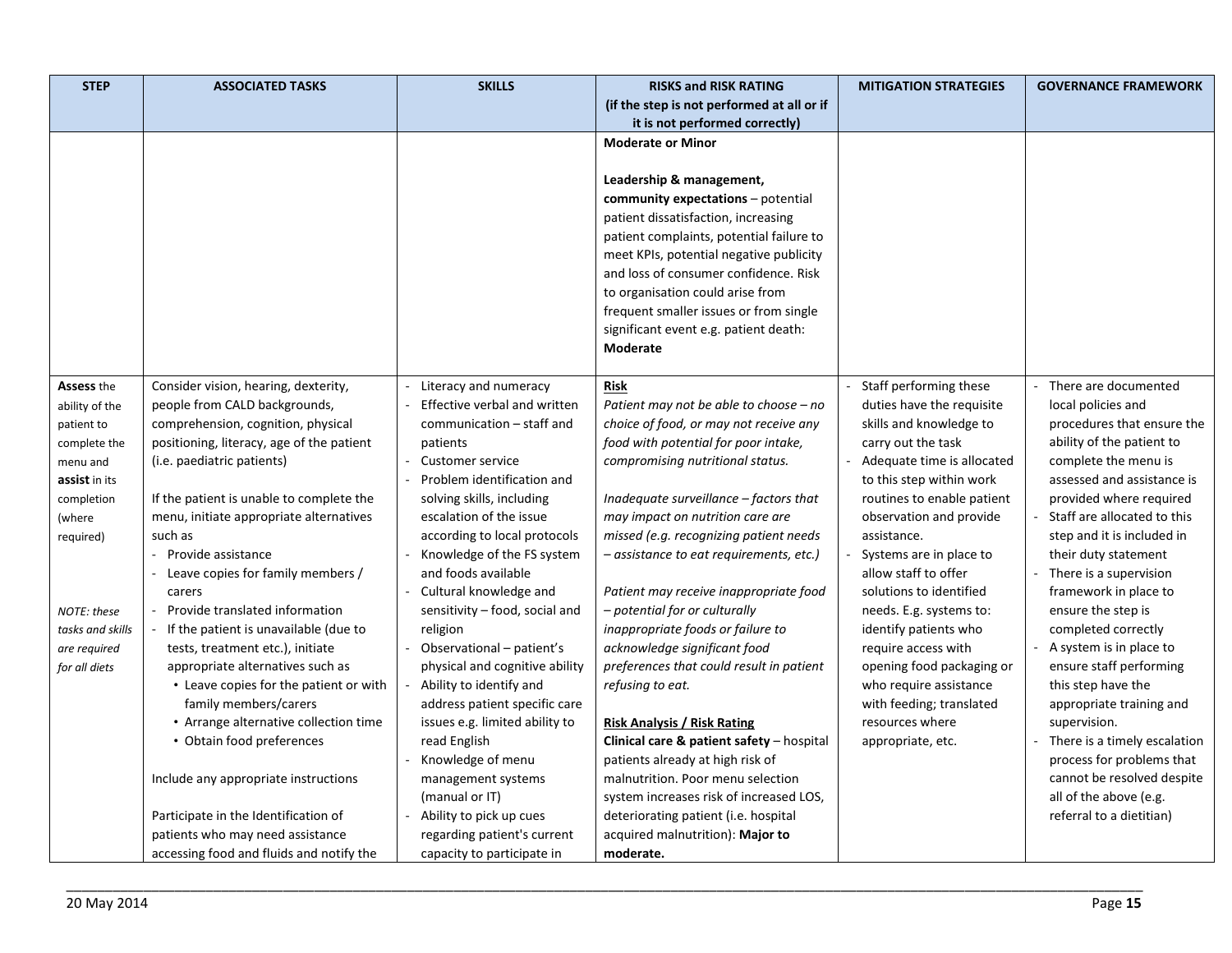| <b>STEP</b>     | <b>ASSOCIATED TASKS</b>                                                                                                                                                                                                                                                                             | <b>SKILLS</b>                                                                                                                                                                | <b>RISKS and RISK RATING</b>                                                                                                                                                                                                                                                                                                                                                                                                                                                                                                                                                                                                                                                                                                                                                                                                                                                                                                                                                                                                                                                                                              | <b>MITIGATION STRATEGIES</b> | <b>GOVERNANCE FRAMEWORK</b> |
|-----------------|-----------------------------------------------------------------------------------------------------------------------------------------------------------------------------------------------------------------------------------------------------------------------------------------------------|------------------------------------------------------------------------------------------------------------------------------------------------------------------------------|---------------------------------------------------------------------------------------------------------------------------------------------------------------------------------------------------------------------------------------------------------------------------------------------------------------------------------------------------------------------------------------------------------------------------------------------------------------------------------------------------------------------------------------------------------------------------------------------------------------------------------------------------------------------------------------------------------------------------------------------------------------------------------------------------------------------------------------------------------------------------------------------------------------------------------------------------------------------------------------------------------------------------------------------------------------------------------------------------------------------------|------------------------------|-----------------------------|
|                 |                                                                                                                                                                                                                                                                                                     |                                                                                                                                                                              | (if the step is not performed at all or if                                                                                                                                                                                                                                                                                                                                                                                                                                                                                                                                                                                                                                                                                                                                                                                                                                                                                                                                                                                                                                                                                |                              |                             |
|                 |                                                                                                                                                                                                                                                                                                     |                                                                                                                                                                              | it is not performed correctly)                                                                                                                                                                                                                                                                                                                                                                                                                                                                                                                                                                                                                                                                                                                                                                                                                                                                                                                                                                                                                                                                                            |                              |                             |
|                 | appropriate clinician as per local<br>protocols (open packaging, ability to feed<br>self, cognition, physical positioning,<br>dentition)<br>Record any patient-specific<br>arrangements, for example<br>- weeks supply of menus to be collected<br>patient needs assistance completing<br>the menu. | menu selection in and in<br>meal consumption -<br>elaborate on addressing<br>patient specific care issues -<br>meal assistance, special<br>cutlery/equipment, cut up<br>diet | Financial and legal - potential<br>inefficient use of assets and resources<br>(e.g. increased clinical intervention,<br>greater antibiotic use, increased LOS-<br>impact on ABF as hospital malnutrition<br>does not always receive additional<br>funding depending on other co-<br>morbidities or complications,<br>Increased cost to stay and a<br>requirement for investigation of<br>sentinel events increased food service<br>costs – extra meals / resources,<br>increased use of artificial nutrition):<br><b>Major to Moderate</b><br><b>Workforce</b> – minor unplanned service<br>delivery (e.g. late meal orders -<br>additional labour for nursing and food<br>services). Risk to organisation<br>dependent on frequency of error:<br><b>Moderate to Minor</b><br>Leadership & management,<br>community expectations - potential<br>patient dissatisfaction, increasing<br>patient or family complaints, potential<br>failure to meet KPIs, potential negative<br>publicity and loss of consumer<br>confidence. Risk to organisation could<br>arise from frequent smaller issues:<br><b>Moderate to Minor</b> |                              |                             |
| Guide the       | <b>GENERAL TASKS for All diets</b>                                                                                                                                                                                                                                                                  | <b>GENERAL SKILLS for All diets</b>                                                                                                                                          | Risk                                                                                                                                                                                                                                                                                                                                                                                                                                                                                                                                                                                                                                                                                                                                                                                                                                                                                                                                                                                                                                                                                                                      | Staff performing these       | A system is in place to     |
| patient/carer   | Review completed menus to meet                                                                                                                                                                                                                                                                      | - Literacy and numeracy                                                                                                                                                      | Patient may make inappropriate or                                                                                                                                                                                                                                                                                                                                                                                                                                                                                                                                                                                                                                                                                                                                                                                                                                                                                                                                                                                                                                                                                         | duties have the requisite    | ensure staff performing     |
| to choose       | food service specifications (e.g. over                                                                                                                                                                                                                                                              | Effective verbal and written                                                                                                                                                 | inadequate choices $-p$ otential for poor                                                                                                                                                                                                                                                                                                                                                                                                                                                                                                                                                                                                                                                                                                                                                                                                                                                                                                                                                                                                                                                                                 | skills and knowledge to      | this step have the          |
| adequate/       | ordering, for optimal retherming, food                                                                                                                                                                                                                                                              | communication - staff and                                                                                                                                                    | intake, nutritional inadequacy of meals                                                                                                                                                                                                                                                                                                                                                                                                                                                                                                                                                                                                                                                                                                                                                                                                                                                                                                                                                                                                                                                                                   | carry out the task           | appropriate entry level     |
| appropriate     | safety etc.). If inappropriate                                                                                                                                                                                                                                                                      | patients                                                                                                                                                                     | selected, unintended non-compliance                                                                                                                                                                                                                                                                                                                                                                                                                                                                                                                                                                                                                                                                                                                                                                                                                                                                                                                                                                                                                                                                                       | Adequate time is allocated   | qualifications and training |
| food and fluids | • Guide, encourage and negotiate                                                                                                                                                                                                                                                                    | <b>Customer service</b>                                                                                                                                                      | with new therapeutic diet (e.g. low                                                                                                                                                                                                                                                                                                                                                                                                                                                                                                                                                                                                                                                                                                                                                                                                                                                                                                                                                                                                                                                                                       | to this step within work     | and education               |
| from the        | with the patient/carer to choose                                                                                                                                                                                                                                                                    | Knowledge of the FS system                                                                                                                                                   | potassium diet ordered by physician)                                                                                                                                                                                                                                                                                                                                                                                                                                                                                                                                                                                                                                                                                                                                                                                                                                                                                                                                                                                                                                                                                      | routines to enable patient   | A framework for clinical    |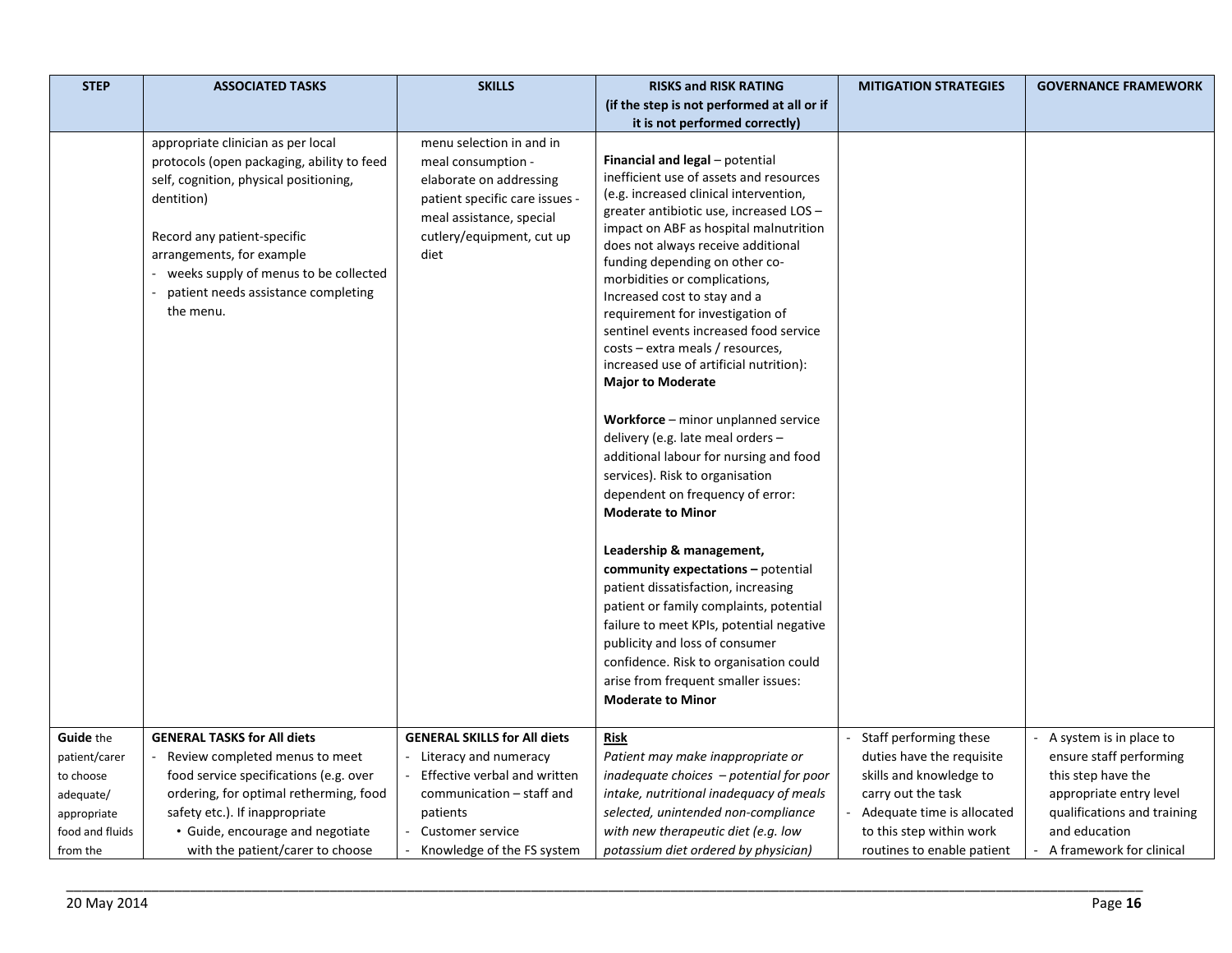| <b>STEP</b>                                                                       | <b>ASSOCIATED TASKS</b>                                                                                                                                                                                                                                                                                                                                                                                                                                                           | <b>SKILLS</b>                                                                                                                                                                                                                                                                                                                                        | <b>RISKS and RISK RATING</b>                                                                                                                                                                                                                                                                                                                                                                                                                                                                                    | <b>MITIGATION STRATEGIES</b>                                                                                                                                                                                                                                       | <b>GOVERNANCE FRAMEWORK</b>                                                                                                                                                                                                                                                                                                                                  |
|-----------------------------------------------------------------------------------|-----------------------------------------------------------------------------------------------------------------------------------------------------------------------------------------------------------------------------------------------------------------------------------------------------------------------------------------------------------------------------------------------------------------------------------------------------------------------------------|------------------------------------------------------------------------------------------------------------------------------------------------------------------------------------------------------------------------------------------------------------------------------------------------------------------------------------------------------|-----------------------------------------------------------------------------------------------------------------------------------------------------------------------------------------------------------------------------------------------------------------------------------------------------------------------------------------------------------------------------------------------------------------------------------------------------------------------------------------------------------------|--------------------------------------------------------------------------------------------------------------------------------------------------------------------------------------------------------------------------------------------------------------------|--------------------------------------------------------------------------------------------------------------------------------------------------------------------------------------------------------------------------------------------------------------------------------------------------------------------------------------------------------------|
|                                                                                   |                                                                                                                                                                                                                                                                                                                                                                                                                                                                                   |                                                                                                                                                                                                                                                                                                                                                      | (if the step is not performed at all or if                                                                                                                                                                                                                                                                                                                                                                                                                                                                      |                                                                                                                                                                                                                                                                    |                                                                                                                                                                                                                                                                                                                                                              |
|                                                                                   |                                                                                                                                                                                                                                                                                                                                                                                                                                                                                   |                                                                                                                                                                                                                                                                                                                                                      | it is not performed correctly)                                                                                                                                                                                                                                                                                                                                                                                                                                                                                  |                                                                                                                                                                                                                                                                    |                                                                                                                                                                                                                                                                                                                                                              |
| menu.<br>The purpose<br>of this step is<br>to promote<br>nutritional<br>adequacy. | foods that will meet the<br>specifications                                                                                                                                                                                                                                                                                                                                                                                                                                        | and foods available<br>Knowledge of menu<br>management systems<br>(manual or IT)<br>Cultural knowledge and<br>sensitivity - food, social and<br>religion<br>Observational - patient's<br>physical and cognitive ability<br>Ability to identify and<br>address patient specific care<br>issues e.g. limited ability to<br>read English                | Patient may have insufficient<br>information to make appropriate<br>choices for an existing and familiar<br>dietary requirement e.g. allergy,<br>religious practice NB: this risk will be<br>linked to the type of menu system used<br>at the particular facility. Some systems<br>will only offer foods compliant with an<br>identified special diet.<br>This could lead to the delivery of<br>inappropriate and/or incorrect<br>food for the patient - electrolyte<br>imbalance, malnutrition, allergic       | observation and provide<br>assistance.<br>Systems are in place to<br>allow staff to offer<br>solutions to identified<br>needs. E.g. foods suitable<br>for routine special diets,<br>meal service with choices<br>appropriate to suit local<br>patient demographics | supervision is in place to<br>ensure safe and<br>appropriate care (including<br>working within scope of<br>practice).<br>Staff are allocated to this<br>step and it is included in<br>their duty statement<br>There are documented<br>local policies and<br>procedures that ensure<br>nutritional adequacy and<br>compliance with<br>therapeutic diets (e.g. |
|                                                                                   | <b>CLINICAL TASKS for all diets</b><br>Review completed menus for<br>nutritional adequacy. If inadequate<br>• Guide, encourage and negotiate with<br>the patient/carer to improve<br>nutritional adequacy<br>• Record and act on individual patient<br>food preferences<br>• Determine need to escalate to<br>clinicians for further nutrition<br>intervention                                                                                                                    | <b>CLINICAL SKILLS for All Diets</b><br>- Knowledge of general<br>nutrition and ability to<br>identify and address<br>nutritional inadequacy (e.g.<br>helping patients to choose<br>an adequate range and<br>amount of food)                                                                                                                         | reaction including anaphylaxis and<br>potential for culturally<br>inappropriate foods<br>The goals of the patient's nutrition care<br>plan may not be met if appropriate<br>guidance, encouragement and<br>negotiation are not available.<br>The service is not responsive to<br>patient/carer input and needs.                                                                                                                                                                                                 |                                                                                                                                                                                                                                                                    | permission to discontinue<br>oral supplement,<br>negotiation of CHO)<br>There is a timely escalation<br>process for problems that<br>cannot be resolved despite<br>all of the above (e.g.<br>referral to a dietitian)                                                                                                                                        |
|                                                                                   | <b>CLINICAL TASKS for Therapeutic diets</b><br>Respond to patient/carer queries and<br>requests in relation to the patient's<br>therapeutic menu selections and<br>review completed menus for<br>compliance with the patient's<br>nutrition care plan as specified by the<br>clinical dietitian (range of foods,<br>proportion). If inadequate,<br>inappropriate or excessive<br>· Guide, encourage and negotiate<br>with the patient/carer to choose<br>foods that will meet the | <b>CLINICAL SKILLS for</b><br><b>Therapeutic Diets</b><br>- Knowledge of therapeutic<br>diets.<br>Ability to identify and<br>address meal selections that<br>are inconsistent with the<br>nutrition care plan as<br>specified by the clinical<br>dietitian<br>Ability to negotiate and<br>make decisions regarding<br>specific nutrition care issues | Inadequate surveillance $-$ factors that<br>may impact on nutrition care are<br>missed (recognizing patient needs $-$<br>assistance to eat requirements, poor<br>appetite, dentition issues, sore mouth,<br>fatigue, etc.)<br><b>Risk Analysis / Risk Rating</b><br>Clinical care & patient safety $-$ hospital<br>patients already at high risk of<br>malnutrition. Inadequate menu<br>selection increases risk of increased<br>LOS, deteriorating patient (i.e. hospital<br>acquired malnutrition), impact on |                                                                                                                                                                                                                                                                    |                                                                                                                                                                                                                                                                                                                                                              |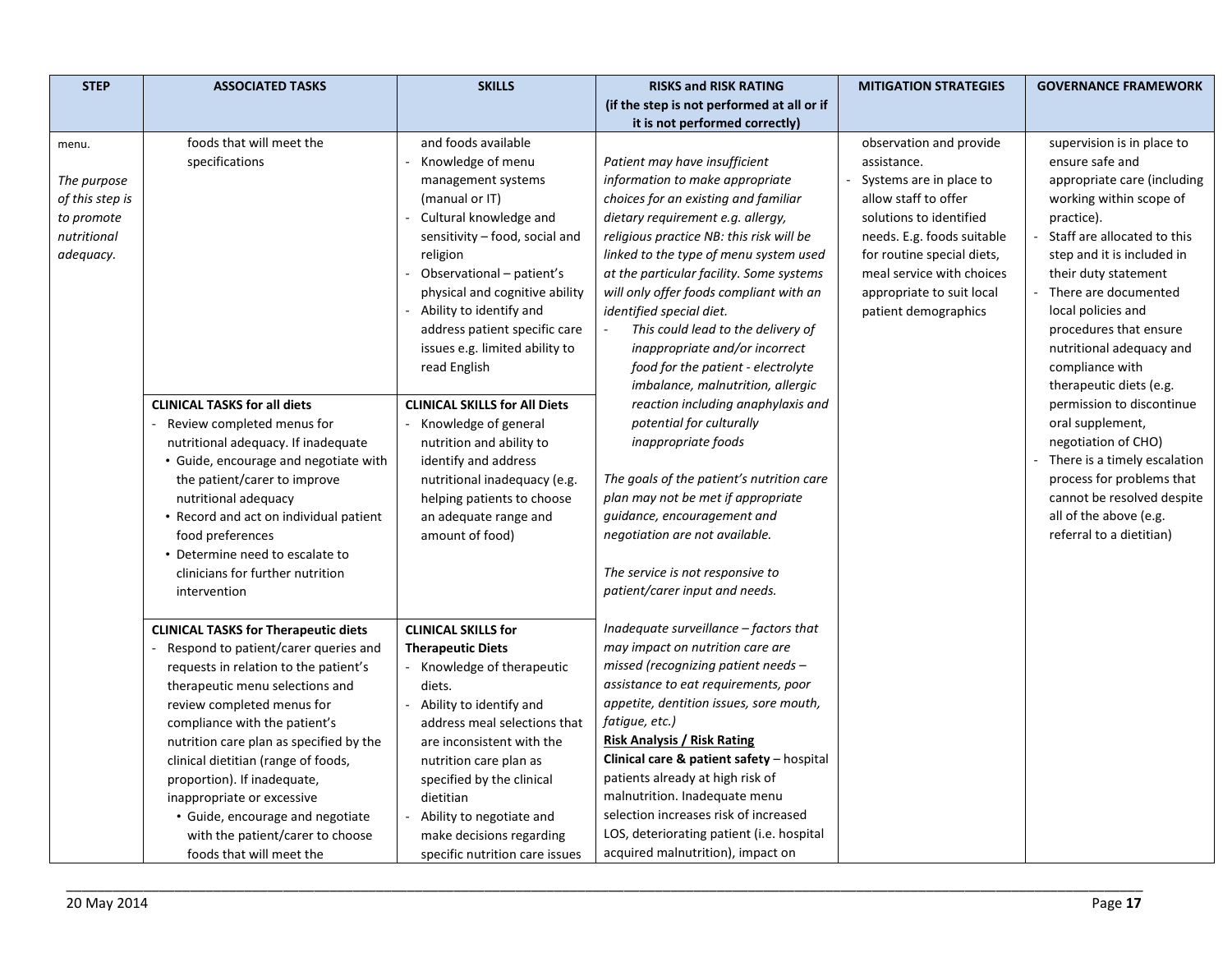| <b>STEP</b> | <b>ASSOCIATED TASKS</b>              | <b>SKILLS</b>                 | <b>RISKS and RISK RATING</b>                                                                                                                                                                                                                                                                                                                                                                                                                                                                                                                                                                                                                                                                                                                           | <b>MITIGATION STRATEGIES</b> | <b>GOVERNANCE FRAMEWORK</b> |
|-------------|--------------------------------------|-------------------------------|--------------------------------------------------------------------------------------------------------------------------------------------------------------------------------------------------------------------------------------------------------------------------------------------------------------------------------------------------------------------------------------------------------------------------------------------------------------------------------------------------------------------------------------------------------------------------------------------------------------------------------------------------------------------------------------------------------------------------------------------------------|------------------------------|-----------------------------|
|             |                                      |                               | (if the step is not performed at all or if                                                                                                                                                                                                                                                                                                                                                                                                                                                                                                                                                                                                                                                                                                             |                              |                             |
|             |                                      |                               | it is not performed correctly)                                                                                                                                                                                                                                                                                                                                                                                                                                                                                                                                                                                                                                                                                                                         |                              |                             |
|             | requirements of the patient's        | under local policy framework  | medical management. Inappropriate                                                                                                                                                                                                                                                                                                                                                                                                                                                                                                                                                                                                                                                                                                                      |                              |                             |
|             | nutrition care plan.                 | (e.g. negotiating high energy | choices (non-compliance with new                                                                                                                                                                                                                                                                                                                                                                                                                                                                                                                                                                                                                                                                                                                       |                              |                             |
|             | • Action changes according to        | snacks or negotiating agreed  | therapeutic diet or inadequate                                                                                                                                                                                                                                                                                                                                                                                                                                                                                                                                                                                                                                                                                                                         |                              |                             |
|             | protocols.                           | carbohydrate exchanges)       | information to make selection for                                                                                                                                                                                                                                                                                                                                                                                                                                                                                                                                                                                                                                                                                                                      |                              |                             |
|             | • Record actions.                    | Knowing when and how to       | existing diet) has potential for sentinel                                                                                                                                                                                                                                                                                                                                                                                                                                                                                                                                                                                                                                                                                                              |                              |                             |
|             | Report to appropriate clinicians and | escalate concerns/issues to   | event, including patient death. Risk to                                                                                                                                                                                                                                                                                                                                                                                                                                                                                                                                                                                                                                                                                                                |                              |                             |
|             | refer any concerns (for example      | the clinical staff)           | individual is not dependent of                                                                                                                                                                                                                                                                                                                                                                                                                                                                                                                                                                                                                                                                                                                         |                              |                             |
|             | dietitians or speech pathologists).  |                               | frequency of error: Major to moderate                                                                                                                                                                                                                                                                                                                                                                                                                                                                                                                                                                                                                                                                                                                  |                              |                             |
|             |                                      |                               | Financial and legal - potential<br>inefficient use of assets and resources<br>(e.g. increased clinical intervention,<br>greater antibiotic use, increased LOS-<br>impact on ABF, increased cost to stay<br>and a requirement for investigation of<br>sentinel events, increased food service<br>costs - over ordering, potential<br>increased use of artificial nutrition):<br><b>Major to Moderate</b><br>Workforce - minor unplanned service<br>delivery (late/incorrect meal orders -<br>additional labour for nursing, allied<br>health and food services). Risk to<br>organisation dependent on frequency<br>of error: Moderate to Minor<br>Leadership & management,<br>community expectations - potential<br>patient and family dissatisfaction, |                              |                             |
|             |                                      |                               | increasing patient or family complaints,<br>potential failure to meet KPIs, potential<br>negative publicity and loss of consumer                                                                                                                                                                                                                                                                                                                                                                                                                                                                                                                                                                                                                       |                              |                             |
|             |                                      |                               | confidence. Risk to organisation could<br>arise from frequent smaller issues or<br>from single significant event e.g.<br>patient death: Moderate                                                                                                                                                                                                                                                                                                                                                                                                                                                                                                                                                                                                       |                              |                             |
|             |                                      |                               |                                                                                                                                                                                                                                                                                                                                                                                                                                                                                                                                                                                                                                                                                                                                                        |                              |                             |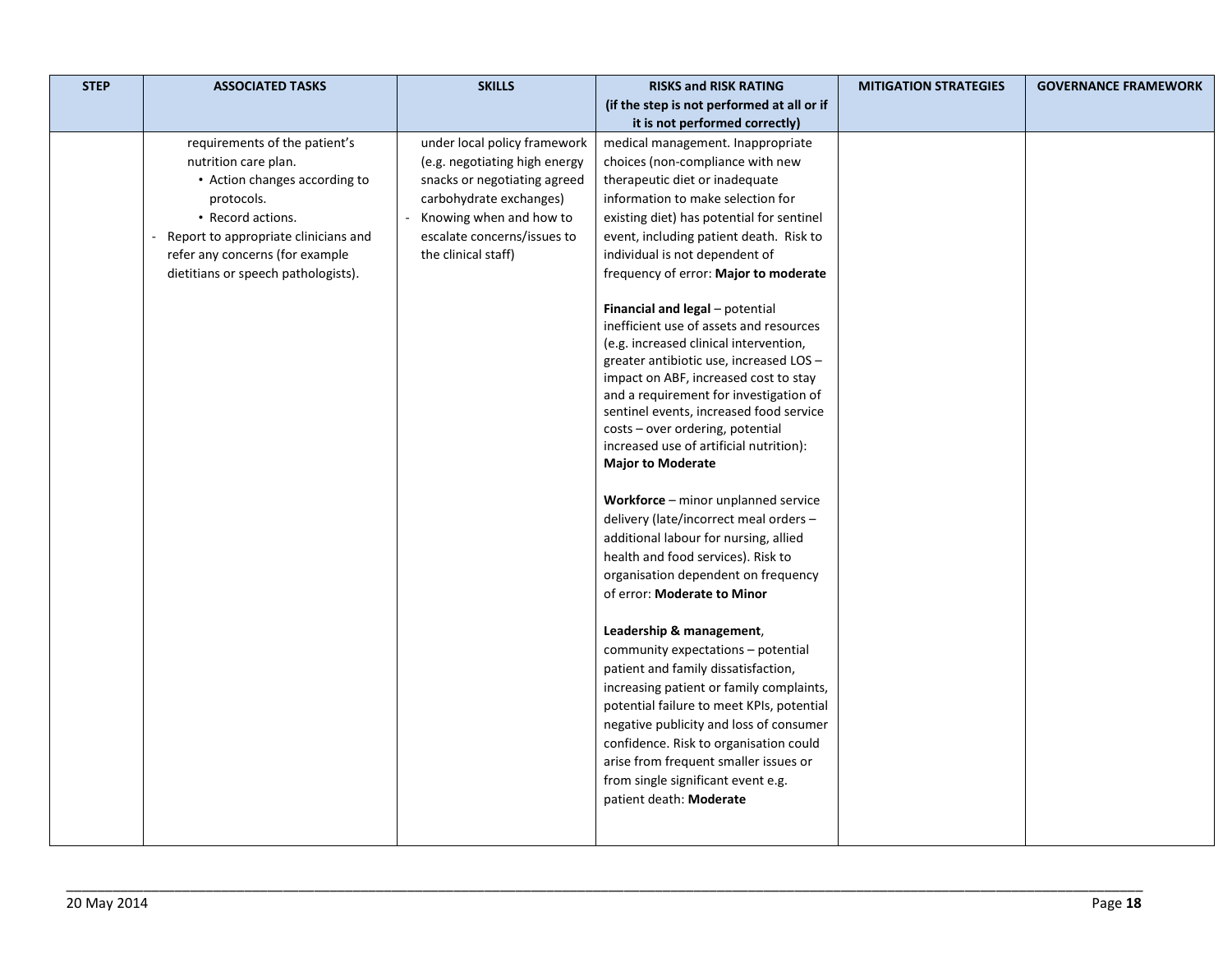| (if the step is not performed at all or if                                                                                                                                                                                                                                                                                                                                                                                                                                                                                                                                                                                                                                                                                                                                                                                                                                                                                                                                                                                                                                                                                                                                                                                                                                                                                                                                                                                                                                                                                                                                                                                                                                                                                                                                                                                                                                                                                                                                                                                                                                                                                                                                                                                                                                                                                                                                                                                                                                 |
|----------------------------------------------------------------------------------------------------------------------------------------------------------------------------------------------------------------------------------------------------------------------------------------------------------------------------------------------------------------------------------------------------------------------------------------------------------------------------------------------------------------------------------------------------------------------------------------------------------------------------------------------------------------------------------------------------------------------------------------------------------------------------------------------------------------------------------------------------------------------------------------------------------------------------------------------------------------------------------------------------------------------------------------------------------------------------------------------------------------------------------------------------------------------------------------------------------------------------------------------------------------------------------------------------------------------------------------------------------------------------------------------------------------------------------------------------------------------------------------------------------------------------------------------------------------------------------------------------------------------------------------------------------------------------------------------------------------------------------------------------------------------------------------------------------------------------------------------------------------------------------------------------------------------------------------------------------------------------------------------------------------------------------------------------------------------------------------------------------------------------------------------------------------------------------------------------------------------------------------------------------------------------------------------------------------------------------------------------------------------------------------------------------------------------------------------------------------------------|
|                                                                                                                                                                                                                                                                                                                                                                                                                                                                                                                                                                                                                                                                                                                                                                                                                                                                                                                                                                                                                                                                                                                                                                                                                                                                                                                                                                                                                                                                                                                                                                                                                                                                                                                                                                                                                                                                                                                                                                                                                                                                                                                                                                                                                                                                                                                                                                                                                                                                            |
| it is not performed correctly)                                                                                                                                                                                                                                                                                                                                                                                                                                                                                                                                                                                                                                                                                                                                                                                                                                                                                                                                                                                                                                                                                                                                                                                                                                                                                                                                                                                                                                                                                                                                                                                                                                                                                                                                                                                                                                                                                                                                                                                                                                                                                                                                                                                                                                                                                                                                                                                                                                             |
| <b>Risk</b><br>Staff performing these<br>There are documented<br><b>Collect</b> the<br>Confirm that the correct menu is<br>Literacy<br>The Food Service system is not provided<br>collected from the right patient<br>Effective verbal<br>duties have the requisite<br>local policies and<br>menu<br>with the information to provide the<br>Return the menu to the correct<br>communication - staff and<br>skills and knowledge to<br>procedures for collecting<br>patient with their selections and in<br>NOTE: these<br>location<br>patients<br>carry out the task<br>and returning the correct<br>some systems may result in unsafe and<br><b>Customer service</b><br>Adequate time is allocated<br>tasks and skills<br>menu<br>inappropriate food or fluids.<br>Problem identification and<br>Staff are allocated to the<br>to this step within work<br>are required<br>for all diets<br>solving skills<br>routines to enable patient<br>step of collecting and<br><b>Risk Analysis / Risk Rating</b><br>Clinical care & patient safety $-$<br>observation and provide<br>returning the correct<br>Inappropriate food/fluids (non-<br>assistance.<br>menu, and it is included in<br>compliance with therapeutic diet) has<br>their duty statement<br>potential for sentinel event, including<br>A system is in place to<br>patient death. Risk to individual is not<br>ensure staff performing<br>dependent of frequency of error:<br>this step have the<br>Major to minor<br>appropriate training and<br>supervision<br>Financial and legal - potential<br>inefficient use of assets and resources<br>(e.g. increased clinical intervention,<br>greater antibiotic use, increased LOS -<br>impact on ABF, Increased cost to stay<br>and a requirement for investigation of<br>sentinel events): Major to Minor<br>Workforce - minor unplanned service<br>delivery (late or replacement meal<br>orders, additional labour for nursing,<br>allied health and food services). Risk to<br>organisation is dependent on<br>frequency of error: Moderate to Minor<br>Leadership & management,<br>community expectations - potential<br>patient and family dissatisfaction,<br>increasing patient or family complaints,<br>potential failure to meet KPIs, potential<br>negative publicity and loss of consumer<br>confidence. Risk to organisation could<br>arise from frequent smaller issues or<br>from single significant event e.g.<br>patient death: Moderate to Minor |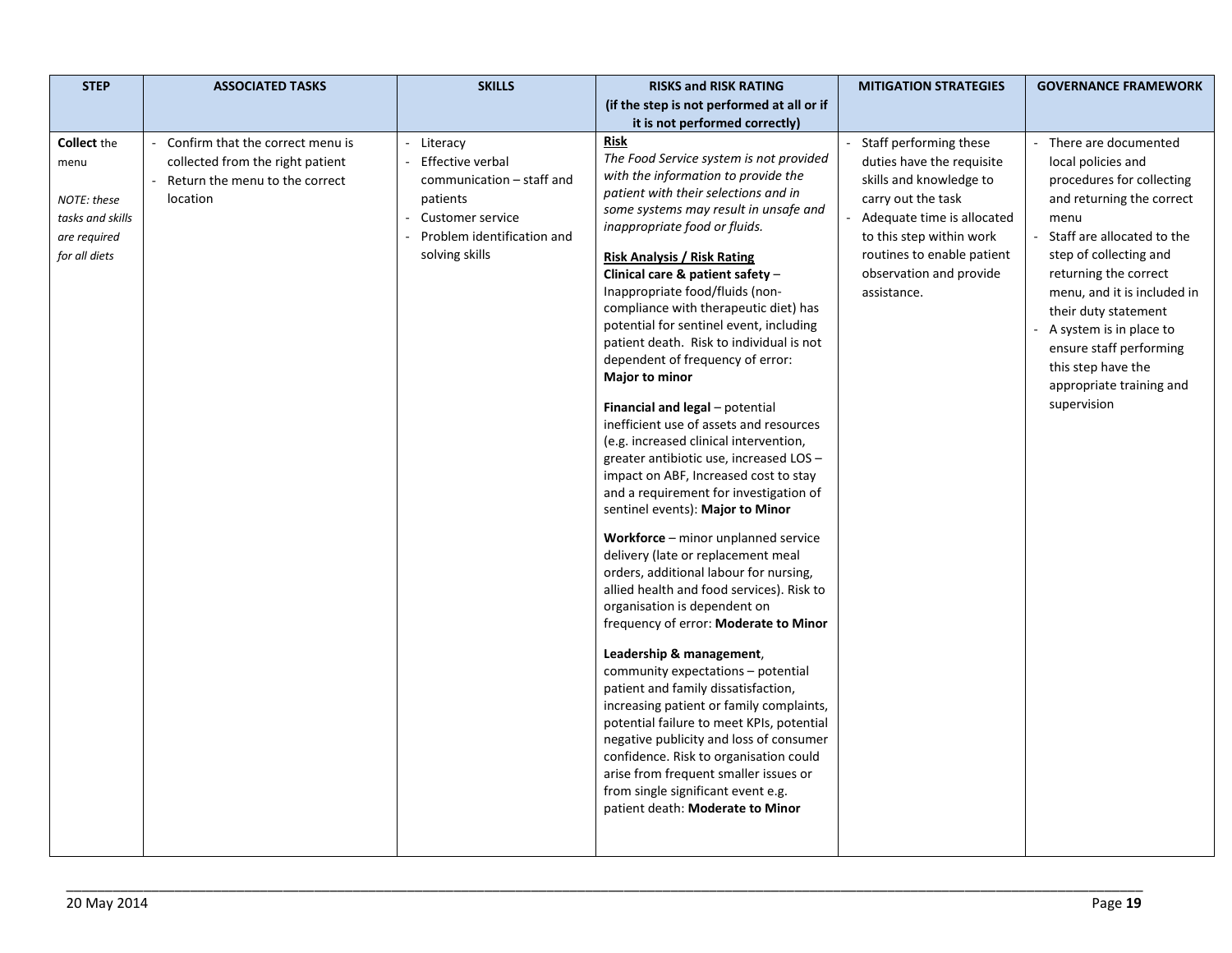| <b>STEP</b>            | <b>ASSOCIATED TASKS</b>                     | <b>SKILLS</b>                        | <b>RISKS and RISK RATING</b>               | <b>MITIGATION STRATEGIES</b>   | <b>GOVERNANCE FRAMEWORK</b>   |
|------------------------|---------------------------------------------|--------------------------------------|--------------------------------------------|--------------------------------|-------------------------------|
|                        |                                             |                                      | (if the step is not performed at all or if |                                |                               |
|                        |                                             |                                      | it is not performed correctly)             |                                |                               |
| <b>Check to</b>        |                                             | <b>GENERAL SKILLS for all Diets</b>  | <b>Risk</b>                                | Staff performing these         | A system is in place to       |
| <b>verify</b> that the |                                             | - Literacy and numeracy              | Patient's inappropriate or inadequate      | duties have the requisite      | ensure staff performing       |
| patient's menu         |                                             | Effective verbal and written         | choices may not be identified $-$          | skills and knowledge to        | this step have the            |
| selection is in        |                                             | communication - staff and            | potential for poor intake, nutritional     | carry out the task             | appropriate entry level       |
| keeping with           |                                             | patients                             | inadequacy of meals selected,              | Adequate time is allocated     | qualifications and training   |
| the patient's          |                                             | Customer service                     | unintended non-compliance with new         | to this step within work       | and education                 |
| documented             |                                             | Knowledge of the FS system           | therapeutic diet (e.g. low potassium       | routines to enable this task   | A framework for clinical      |
| nutrition care         |                                             | and foods available                  | diet ordered by physician)                 | to be completed                | supervision is in place to    |
| plan or                |                                             | Knowledge of menu                    |                                            | Systems are in place to        | ensure safe and               |
| therapeutic            |                                             | management systems                   | The goals of the patient's nutrition care  | identify and resolve           | appropriate care (including   |
| diet                   |                                             | (manual or IT)                       | plan may not be met if appropriate         | inappropriate or               | working within scope of       |
|                        |                                             | Cultural knowledge and               | guidance, encouragement and                | inadequate menu                | practice).                    |
|                        |                                             | sensitivity – food, social and       | negotiation is not available.              | selections (e.g. IT based      | Staff are allocated to this   |
|                        |                                             | religion                             |                                            | menu management                | step and it is included in    |
|                        | <b>CLINICAL TASKS for All Diets</b>         | <b>CLINICAL SKILLS for ALL Diets</b> | Inadequate surveillance - factors that     | system and/or manual           | their duty statement          |
|                        | Examples include nutritional                | - Knowledge of general               | may impact on nutrition care are           | menu correction by             | Adequate time is allocated    |
|                        | adequacy                                    | nutrition and ability to             | missed (recognizing patient needs -        | appropriately qualified        | to this step within work      |
|                        |                                             | identify and address                 | understanding of therapeutic diets)        | clinical staff)                | routines.                     |
|                        |                                             | nutritional inadequacy (e.g.         | This could lead to the delivery of         |                                | There are documented          |
|                        |                                             | helping patients to choose           | inappropriate and/or incorrect             | <b>NOTE</b>                    | local policies and            |
|                        |                                             | an adequate range and                | food for the patient -                     | Addressing inappropriate or    | procedures that ensure        |
|                        |                                             | amount of food)                      | inappropriate texture (full vs.            | inadequate menu selection      | nutritional adequacy and      |
|                        |                                             |                                      | minced), aspiration, electrolyte           | may increase patient           | compliance with               |
|                        | <b>CLINICAL TASKS for Therapeutic Diets</b> | <b>CLINICAL SKILLS for</b>           | imbalance, malnutrition,                   | dissatisfaction (e.g. altering | therapeutic diets (eg         |
|                        | Examples include calculation of             | <b>Therapeutic Diets</b>             | anaphylaxis and potential for              | or removing excessive          | permission to discontinue     |
|                        | mmol of potassium for the day.              | - Knowledge of therapeutic           | culturally inappropriate foods             | selections). Risk arising from | oral supplement,              |
|                        |                                             | diets.                               |                                            | dissatisfaction with sound     | confirming CHO                |
|                        |                                             | Ability to identify and              | <b>Risk Analysis / Risk Rating</b>         | clinical care: Minimal         | exchanges)                    |
|                        |                                             | address meal selections that         | Clinical care & patient safety $-$         |                                | There is a timely escalation  |
|                        |                                             | are inconsistent with the            | hospital patients already at high risk of  |                                | process for problems that     |
|                        |                                             | nutrition care plan as               | malnutrition. Inadequate menu              |                                | cannot be resolved despite    |
|                        |                                             | specified by the clinical            | selection increases risk of increased      |                                | all of the above (e.g. access |
|                        | <b>NOTE</b>                                 | dietitian                            | LOS, deteriorating patient (i.e. hospital  |                                | to a clinical dietitian for   |
|                        | Appropriate and effective guidance          | Ability to make decisions            | acquired malnutrition), impact on          |                                | decision and/or direction)    |
|                        | earlier in the patient menu selection       | regarding specific nutrition         | medical management. Excessive or           |                                |                               |
|                        | process minimizes the risk and therefore    | care issues under local policy       | inadequate choices (non-compliance         |                                |                               |
|                        | the need for risk mitigation at this point  | framework (e.g. finalising           | with therapeutic diet) have potential      |                                |                               |
|                        | (ie altering or removing excessive          | carbohydrate exchanges)              | for a sentinel event, including patient    |                                |                               |
|                        | selections).                                | Knowing when and how to              | death (e.g. cardiac arrest or              |                                |                               |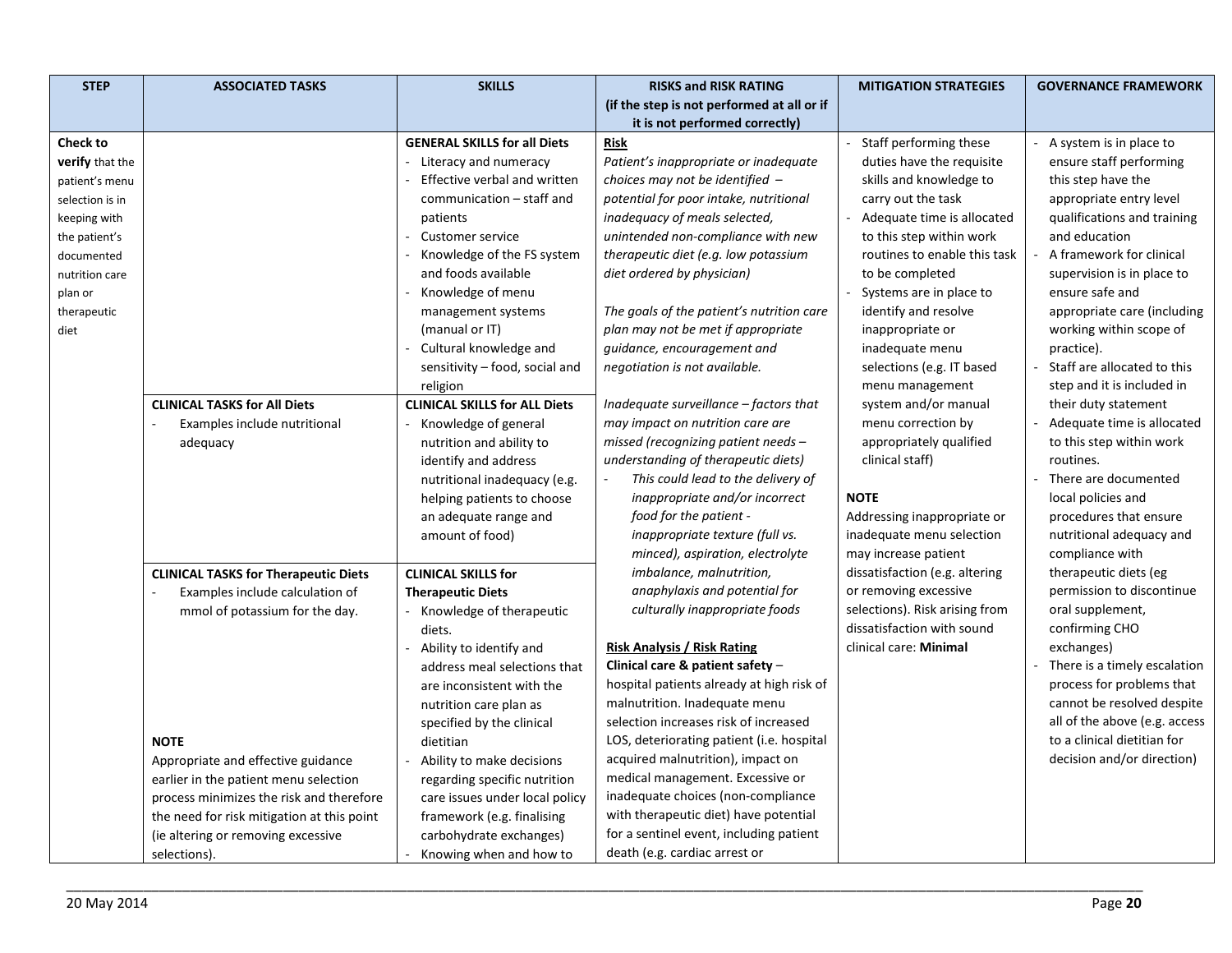| <b>STEP</b> | <b>ASSOCIATED TASKS</b> | <b>SKILLS</b>               | <b>RISKS and RISK RATING</b>                                                | <b>MITIGATION STRATEGIES</b> | <b>GOVERNANCE FRAMEWORK</b> |
|-------------|-------------------------|-----------------------------|-----------------------------------------------------------------------------|------------------------------|-----------------------------|
|             |                         |                             | (if the step is not performed at all or if                                  |                              |                             |
|             |                         |                             | it is not performed correctly)                                              |                              |                             |
|             |                         | escalate concerns/issues to | hypoglycaemia). Risk to individual is                                       |                              |                             |
|             |                         | the clinical dietitian      | not dependent of frequency of error:                                        |                              |                             |
|             |                         |                             | <b>Major to minor</b>                                                       |                              |                             |
|             |                         |                             |                                                                             |                              |                             |
|             |                         |                             | Financial and legal - potential                                             |                              |                             |
|             |                         |                             | inefficient use of assets and resources                                     |                              |                             |
|             |                         |                             | (e.g. increased clinical intervention,                                      |                              |                             |
|             |                         |                             | greater antibiotic use, increased LOS                                       |                              |                             |
|             |                         |                             | and/or medication costs - impact on                                         |                              |                             |
|             |                         |                             | ABF, increased cost to stay and a                                           |                              |                             |
|             |                         |                             | requirement for investigation of                                            |                              |                             |
|             |                         |                             | sentinel events, increased food service<br>costs - over ordering, potential |                              |                             |
|             |                         |                             | increased use of artificial nutrition                                       |                              |                             |
|             |                         |                             | support): Major to Moderate                                                 |                              |                             |
|             |                         |                             |                                                                             |                              |                             |
|             |                         |                             | Workforce - minor unplanned service                                         |                              |                             |
|             |                         |                             | delivery (late or replacement meal                                          |                              |                             |
|             |                         |                             | orders - additional labour for nursing,                                     |                              |                             |
|             |                         |                             | allied health and food services). Risk to                                   |                              |                             |
|             |                         |                             | organisation is dependent on                                                |                              |                             |
|             |                         |                             | frequency of error: Moderate to                                             |                              |                             |
|             |                         |                             | Minor                                                                       |                              |                             |
|             |                         |                             |                                                                             |                              |                             |
|             |                         |                             | Leadership & management,                                                    |                              |                             |
|             |                         |                             | community expectations - potential                                          |                              |                             |
|             |                         |                             | patient and family dissatisfaction,                                         |                              |                             |
|             |                         |                             | increasing patient or family                                                |                              |                             |
|             |                         |                             | complaints, potential failure to meet                                       |                              |                             |
|             |                         |                             | KPIs, potential negative publicity and                                      |                              |                             |
|             |                         |                             | loss of consumer confidence. Risk to                                        |                              |                             |
|             |                         |                             | organisation could arise from frequent                                      |                              |                             |
|             |                         |                             | smaller issues or from single significant                                   |                              |                             |
|             |                         |                             | event e.g. patient death: Moderate to                                       |                              |                             |
|             |                         |                             | minor                                                                       |                              |                             |
|             |                         |                             |                                                                             |                              |                             |
|             |                         |                             |                                                                             |                              |                             |
|             |                         |                             |                                                                             |                              |                             |
|             |                         |                             |                                                                             |                              |                             |
|             |                         |                             |                                                                             |                              |                             |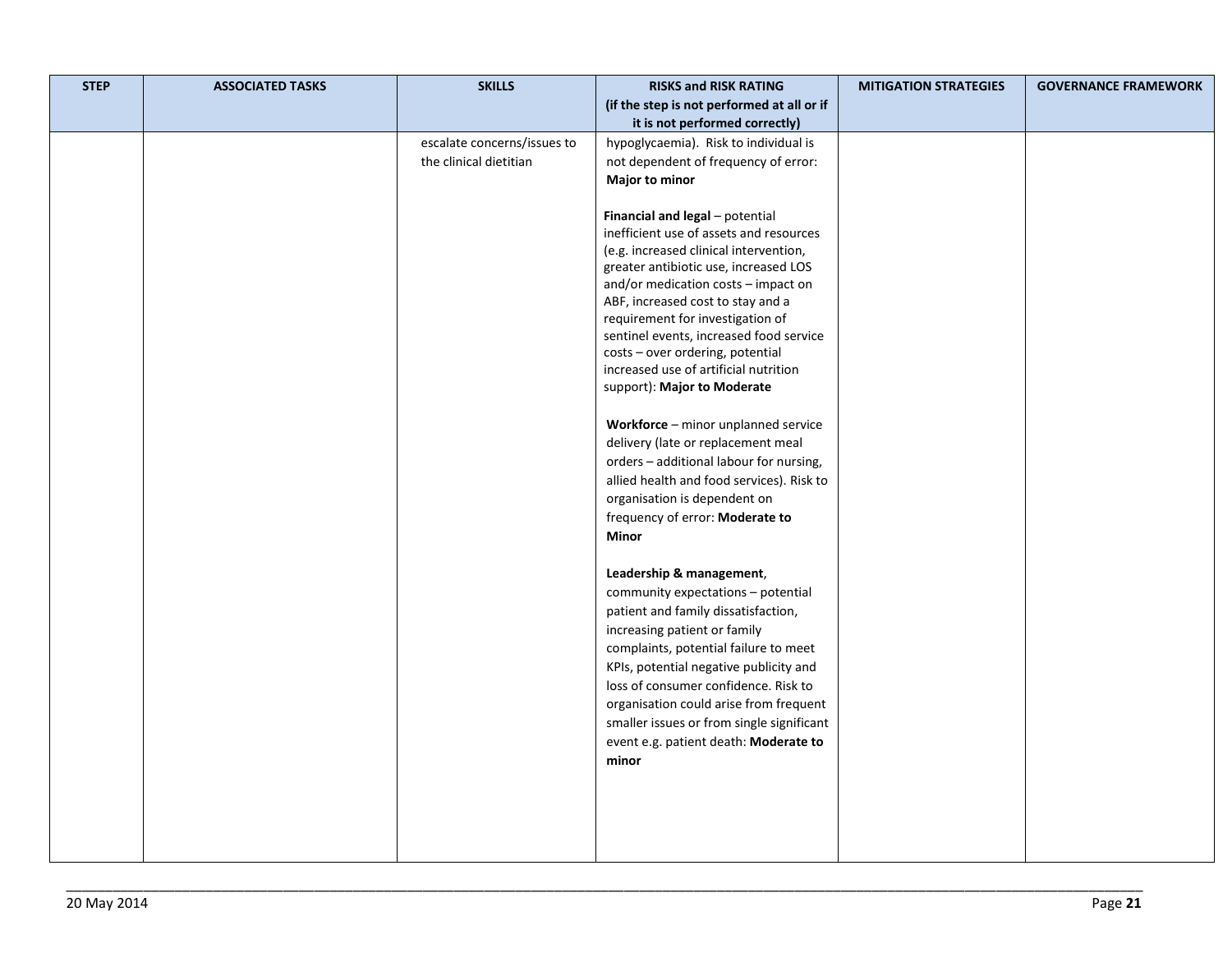| <b>STEP</b>                                                   | <b>ASSOCIATED TASKS</b> | <b>SKILLS</b>                                                                                                                                 | <b>RISKS and RISK RATING</b>                                                                                                                                                                                                                                                                                                                                                                                                                                                                                                        | <b>MITIGATION STRATEGIES</b>                                                                                                                                                                        | <b>GOVERNANCE FRAMEWORK</b>                                                                                                                                |
|---------------------------------------------------------------|-------------------------|-----------------------------------------------------------------------------------------------------------------------------------------------|-------------------------------------------------------------------------------------------------------------------------------------------------------------------------------------------------------------------------------------------------------------------------------------------------------------------------------------------------------------------------------------------------------------------------------------------------------------------------------------------------------------------------------------|-----------------------------------------------------------------------------------------------------------------------------------------------------------------------------------------------------|------------------------------------------------------------------------------------------------------------------------------------------------------------|
|                                                               |                         |                                                                                                                                               | (if the step is not performed at all or if                                                                                                                                                                                                                                                                                                                                                                                                                                                                                          |                                                                                                                                                                                                     |                                                                                                                                                            |
|                                                               |                         |                                                                                                                                               | it is not performed correctly)                                                                                                                                                                                                                                                                                                                                                                                                                                                                                                      |                                                                                                                                                                                                     |                                                                                                                                                            |
| <b>Submit the</b><br>menu as per<br>food service<br>protocols | Obtain                  | - Literacy and numeracy<br>Knowledge of the FS system<br>Knowledge of menu<br>management systems<br>(manual or IT)<br><b>Effective verbal</b> | Risk<br>The FS system is not provided with the<br>information to provide the patient with<br>their selections and in some systems<br>may result in unsafe and inappropriate<br>food or fluids.                                                                                                                                                                                                                                                                                                                                      | Staff performing these<br>duties have the requisite<br>skills and knowledge to<br>carry out the task<br>Adequate time is allocated<br>to this step within work                                      | - There are documented<br>local policies and<br>procedures for submitting<br>the correct menu<br>Staff are allocated to the<br>step of submitting the      |
| NOTE: these                                                   |                         | communication - staff                                                                                                                         | <b>Risk Analysis / Risk Rating</b>                                                                                                                                                                                                                                                                                                                                                                                                                                                                                                  | routines to enable this task                                                                                                                                                                        | correct menu, and it is                                                                                                                                    |
| tasks and skills<br>are required<br>for all diets             |                         | Problem identification and<br>solving skills                                                                                                  | Clinical care & patient safety -<br>Inappropriate food/fluids (non-<br>compliance with therapeutic diet) has<br>potential for sentinel event, including<br>patient death. Risk to individual is not<br>dependent of frequency of error:<br>Major to minor                                                                                                                                                                                                                                                                           | to be completed<br>Systems are in place to<br>provide appropriate and<br>safe food and fluids when<br>menus are missing (e.g. IT<br>based menu management<br>system and/or manual<br>emergency menu | included in their duty<br>statement<br>A system is in place to<br>ensure staff performing<br>this step have the<br>appropriate training and<br>supervision |
|                                                               |                         |                                                                                                                                               | Financial and legal - potential<br>inefficient use of assets and resources<br>(e.g. increased clinical intervention,<br>greater antibiotic use, increased LOS -<br>impact on ABF, Increased cost to stay<br>and a requirement for investigation of<br>sentinel events): Major to Minor<br>Workforce - minor unplanned service<br>delivery (late or replacement meal<br>orders, additional labour for nursing,<br>allied health and food services). Risk to<br>organisation is dependent on<br>frequency of error: Moderate to Minor | guidelines)                                                                                                                                                                                         |                                                                                                                                                            |
|                                                               |                         |                                                                                                                                               | Leadership & management,<br>community expectations - potential<br>patient and family dissatisfaction,<br>increasing patient or family complaints,<br>potential failure to meet KPIs, potential<br>negative publicity and loss of consumer<br>confidence. Risk to organisation could<br>arise from frequent smaller issues or<br>from single significant event e.g.<br>patient death: Moderate to Minor                                                                                                                              |                                                                                                                                                                                                     |                                                                                                                                                            |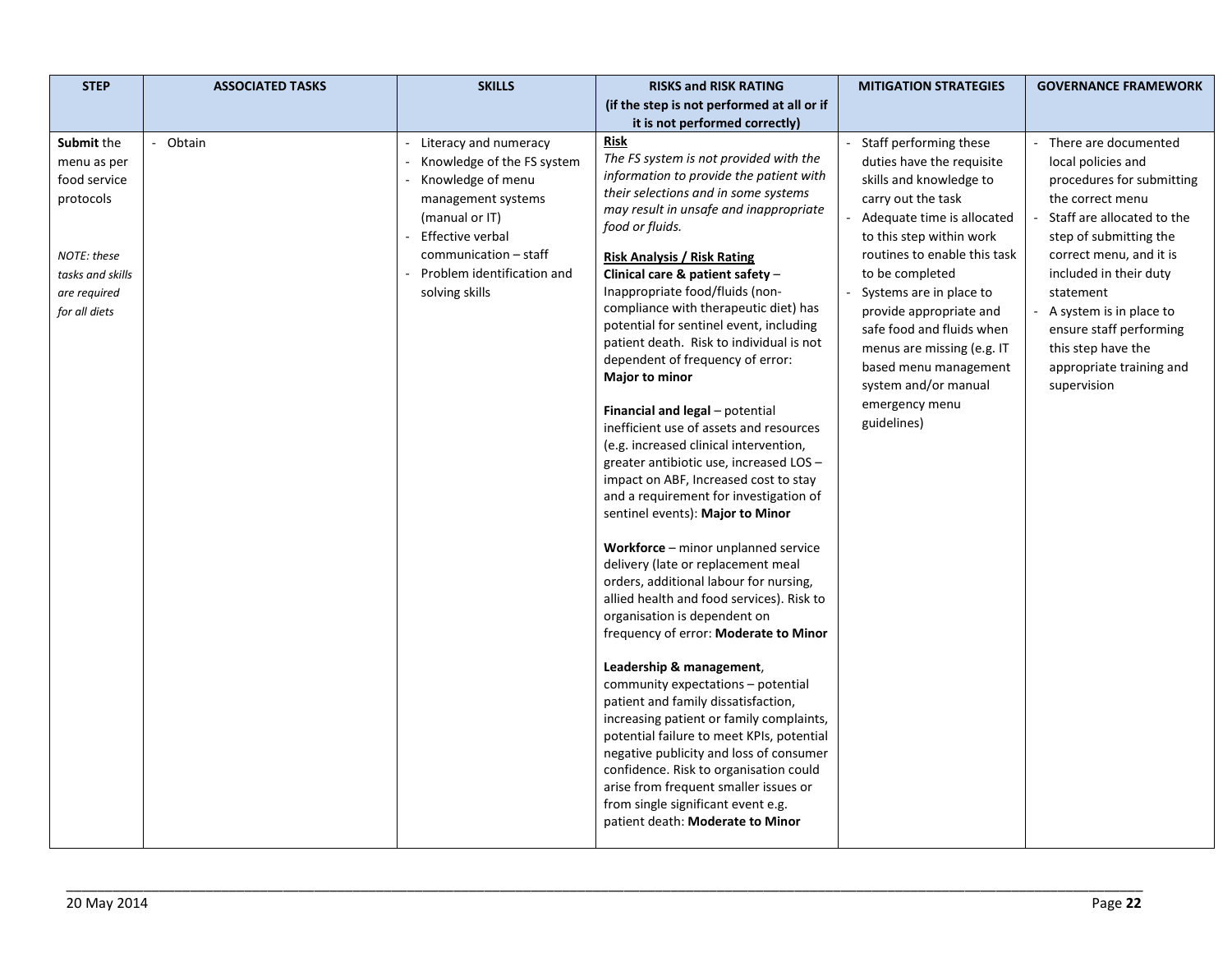### **Appendix 2: Implementation checklist**

- This tool is a simple checklist to help sites review their Patient Menu Selection process and identify any key areas for improvement.
- It is a summary of the key requirements for patient safety and satisfaction and should be used in conjunction with the Patient Menu Selection document.
- This tool is not meant to replace a detailed gap analysis within an organisational context.

<span id="page-25-0"></span>

|                     | <b>Key requirements</b>                                                                            | <b>Site Self-Rating</b><br>$1 = IN PLACE$<br>$2 = IN PROGRESS$ | <b>Action List</b> |
|---------------------|----------------------------------------------------------------------------------------------------|----------------------------------------------------------------|--------------------|
| <b>Patients</b>     | Patients can select food and fluids from a menu as close to the meal time as possible              | <b>3 = NOT IN PLACE</b>                                        |                    |
|                     | Patients are assisted to select from the menu if required (see from page 14)                       |                                                                |                    |
|                     |                                                                                                    |                                                                |                    |
|                     | Patients are guided to choose adequately / appropriately from the menu (see from page 16)          |                                                                |                    |
| <b>Staff</b>        | Staff have the relevant skills and knowledge to perform the required tasks (see page 8)            |                                                                |                    |
|                     | Roles and responsibilities are clearly defined                                                     |                                                                |                    |
|                     | Staff are assigned to each stage of the patient menu selection process (see flowchart on page 7    |                                                                |                    |
|                     | and Appendix 1, page 13)                                                                           |                                                                |                    |
|                     | Staff have dedicated time to participate in nutrition surveillance                                 |                                                                |                    |
|                     | Staff have timely access to a Clinical Dietetic Service (which could be on site / remote)          |                                                                |                    |
|                     | There is an appropriate and relevant supervision program in place that aligns with the roles and   |                                                                |                    |
|                     | functions of all staff and includes clinical and operational elements                              |                                                                |                    |
|                     | Staff have access to relevant training and education                                               |                                                                |                    |
| <b>Systems</b>      | There is a system to record patients dietary needs and communicate diet orders                     |                                                                |                    |
| and                 | There are appropriate patient identification processes in place to ensure the right menu and       |                                                                |                    |
| processes           | meals are delivered to the right patient at the right time                                         |                                                                |                    |
|                     | There are systems that allow timely communication of dietary changes                               |                                                                |                    |
|                     | There is a system to check the menu to ensure nutritional adequacy and dietary compliance          |                                                                |                    |
|                     | There is a system to provide safe food and fluids to patients in the absence of a patient selected |                                                                |                    |
|                     | menu                                                                                               |                                                                |                    |
|                     | Defined escalation processes are in place                                                          |                                                                |                    |
|                     | There is an ongoing evaluation process that includes consumers to ensure systems are working       |                                                                |                    |
|                     | correctly                                                                                          |                                                                |                    |
| <b>Policies and</b> | There are documented policies and procedures for each stage of the process                         |                                                                |                    |
| procedures          |                                                                                                    |                                                                |                    |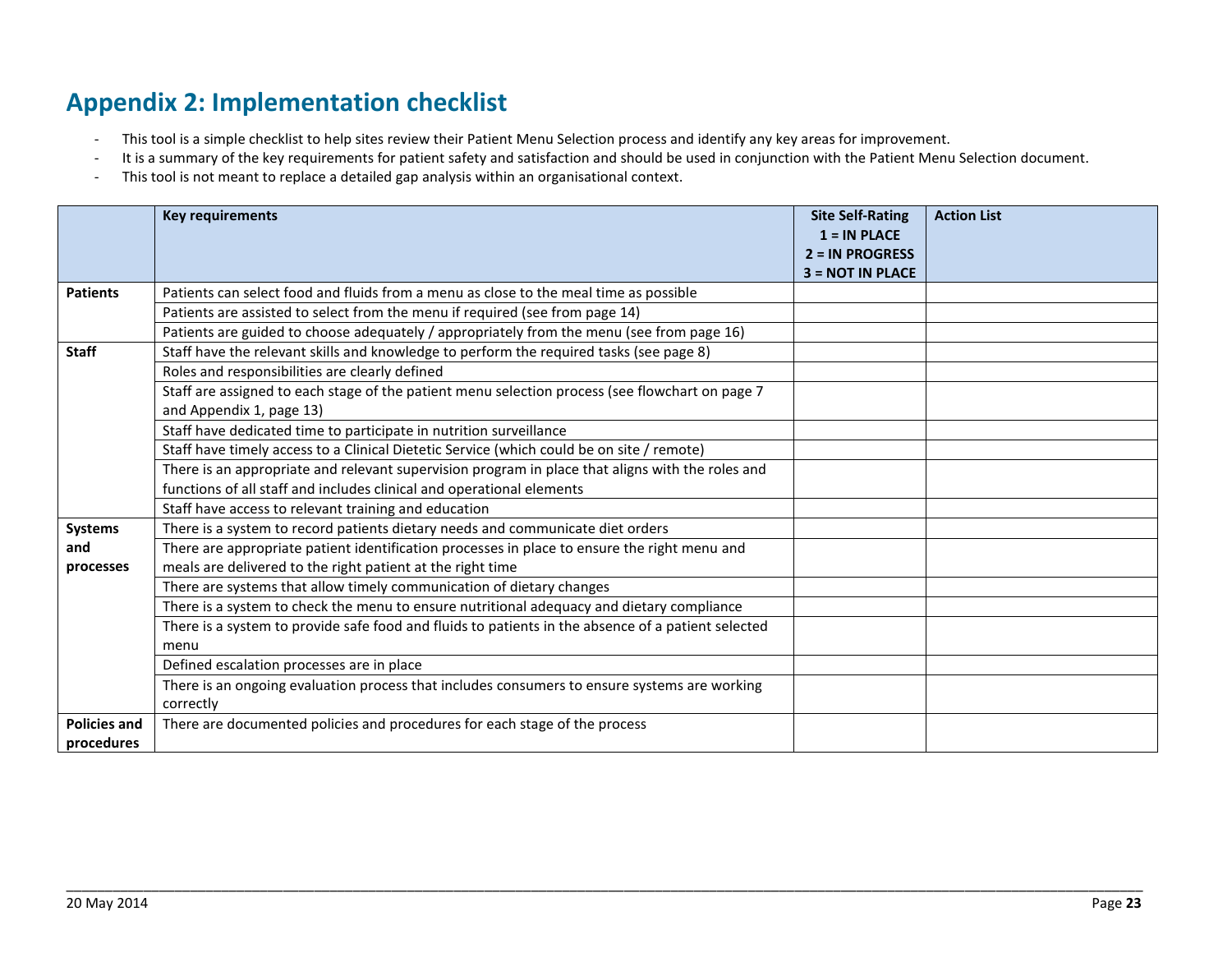### **Appendix 3: Scenarios and proposed improvements**

#### **Scenario 1: Small rural multipurpose facility**

#### Introduction

- 25 beds, 2 wings (acute mixed ward + long stay aged care)
- The Patient Menu Selection (PMS) role is not attached to any one person each stage is conducted by different people each day.
- Verification
	- o The person that collects the menu reviews the patients selections and encourages the patient to increase the number of choices or offers alternatives if required
	- $\circ$  If a patient on a therapeutic diet has a meal plan developed by the visiting dietitian the menu is cross checked by the person collecting the menu
- There is no on site dietitian. A dietitian from a larger facility visits once per week to provide a clinical dietetic service.
- The site uses paper menus and a manual menu management system
- <span id="page-26-0"></span>There is a local nutrition and food committee.

| Identified areas for improvement                                       | <b>Potential solutions</b>                                                                        |
|------------------------------------------------------------------------|---------------------------------------------------------------------------------------------------|
| Unclear roles and responsibilities: there is no dedicated time in any  | Add PMS review as an agenda item to the local Nutrition and Food Governance Committee             |
| Position Description to patient menu selection. This task is completed | Negotiate adequate PMS time within staff rosters (including weekends) and add to Position         |
| by a number of staff, as part of a larger role.                        | Description.                                                                                      |
| Out of date documentation for PMS process.                             | Working group established to review and update documentation                                      |
| Unclear escalation process and no documentation.                       | The nurse in charge of the shift is identified as the first point of contact for the person       |
|                                                                        | allocated to complete menus.                                                                      |
| No formal supervision for staff undertaking PMS role                   | Identify PMS tasks and implement appropriate supervision program                                  |
| No training for the staff collecting the menu/offering alternatives    | Training for staff is negotiated with the Dietitian from the larger hospital                      |
|                                                                        | Consider opportunities to train existing clinical staff in Certificate IV Allied Health Assistant |
|                                                                        | (Nutrition and Dietetics)                                                                         |
| Differences between weekends and weekday services                      | Negotiate adequate PMS time within staff rosters (including weekends) and add to Position         |
|                                                                        | Description.                                                                                      |

#### **Scenario 2: Mental health inpatient facility**

#### Introduction

- 3 Mental health units within a general hospital campus. Includes a longer stay rehabilitation ward, an adolescent unit and a ward that is part of inpatient food services, and receives food from the general hospital menu.
- Food to all wards and units is provided by the hospital kitchen.
- For 2 units the food is served by a Food Service Assistant (FSA) from a bulk trolley in each ward. In the rehabilitation ward consumers self-select food from a bain marie. This is overseen by a FSA who also works in the hospital kitchen. Consumers can also make their own salads and sandwiches from food provided by the hospital kitchen. In the adolescent unit nursing staff serve the food.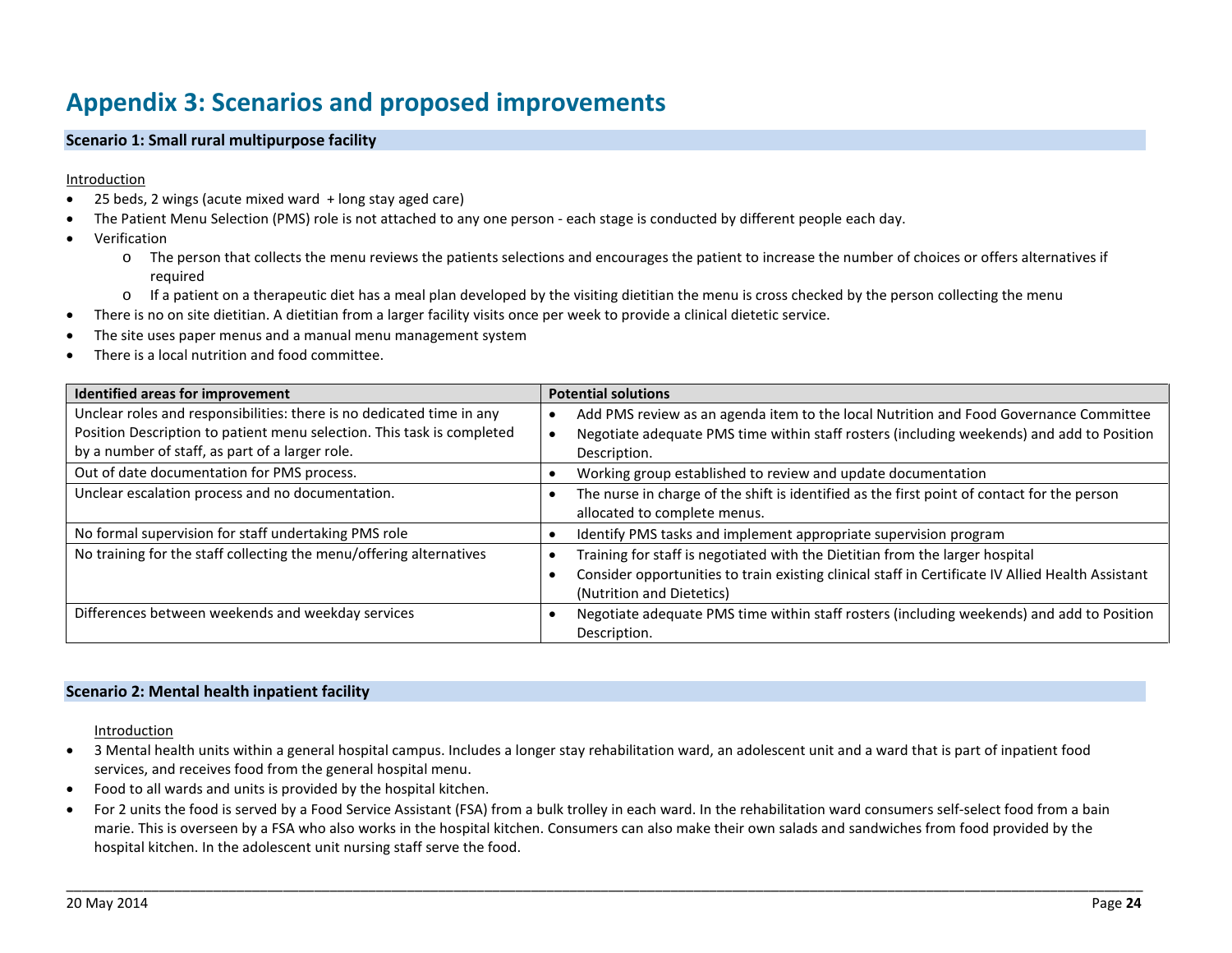- The FSA is advised of therapeutic diets or other dietary needs verbally by nursing staff on the ward. Any 'special' diets e.g. allergies are catered for by the hospital kitchen and a meal on a tray is delivered.
- There is no access to a clinical dietetic service
- There are no published general menus or special diet menus. Consumers are generally free to select as they wish to from the foods available. Nursing staff may provide some guidance.
- The FSA is often asked about appropriate food choices for a person on a diabetic or other special diet. The FSA has attended local food service staff training.

| Identified areas for improvement                                                                                   | <b>Potential solutions</b>                                                                                                                                                                                                                                                                                                                                                                                                                                                                                                                                                                                                                                                                                                                                                                                                                                          |
|--------------------------------------------------------------------------------------------------------------------|---------------------------------------------------------------------------------------------------------------------------------------------------------------------------------------------------------------------------------------------------------------------------------------------------------------------------------------------------------------------------------------------------------------------------------------------------------------------------------------------------------------------------------------------------------------------------------------------------------------------------------------------------------------------------------------------------------------------------------------------------------------------------------------------------------------------------------------------------------------------|
| Some units do not have a published 'menu' as such to identify what<br>food is on offer for that meal               | Ensure copy of menu template is available in all units, including information on how to<br>$\bullet$<br>access items for special diets<br>Develop daily/weekly menus and make these readily available to patients (information<br>brochures, ward posters etc.)<br>(See also below re Diet Flip Chart)<br>$\bullet$                                                                                                                                                                                                                                                                                                                                                                                                                                                                                                                                                 |
| Lack of documented policies and procedures regarding PMS process                                                   | Working group established to develop relevant documentation<br>$\bullet$<br>Local Food and Nutrition Committee to develop and communicate policies and procedures<br>$\bullet$                                                                                                                                                                                                                                                                                                                                                                                                                                                                                                                                                                                                                                                                                      |
| Staff with different skills/knowledge serving food in different settings                                           | Establish training needs for each staff group and implement the appropriate education<br>$\bullet$<br>program                                                                                                                                                                                                                                                                                                                                                                                                                                                                                                                                                                                                                                                                                                                                                       |
| No guidance for patients when selecting meals (for nutritional<br>adequacy)                                        | Develop simple messages for FSA and other service staff to encourage patients to select<br>appropriate meals<br>Develop range of simple daily messages that can be published in or near dining area to<br>encourage healthier eating E.g. along lines of 5&2 Fruit & Veg campaign<br>Information on healthy eating included in patient information booklets/manuals and a<br>$\bullet$<br>nutrition component is incorporated into the unit's 'Healthy Living Program'                                                                                                                                                                                                                                                                                                                                                                                              |
| No access to a clinical dietetic service                                                                           | Investigate access to clinical dietetics services from other sources on the campus via service<br>$\bullet$<br>level agreement.<br>Raise at local nutrition governance committee                                                                                                                                                                                                                                                                                                                                                                                                                                                                                                                                                                                                                                                                                    |
| Not a structured system for advising FSA or other service staff of diet<br>orders and special dietary requirements | Develop a form of communication between nursing staff and service staff to ensure<br>$\bullet$<br>appropriate identification of patients with special diet needs e.g. daily diet sheets,<br>whiteboard in kitchenettes, etc.<br>Designate nominated nursing staff member to update diet communication format as<br>required<br>Develop resource (e.g. Diet Flip Chart) to help FSA and other service staff regarding most<br>appropriate menu selections for common diets that do not need to be catered on a tray<br>from the hospital kitchen. E.g. soft, diabetic, low saturated fat diets<br>Provide training for staff on use of this resource<br>$\bullet$<br>Implement the diet ordering system in use at the hospital on the campus and print daily<br>reports of patient diet orders from this system for reference of the ward and food service<br>staff. |